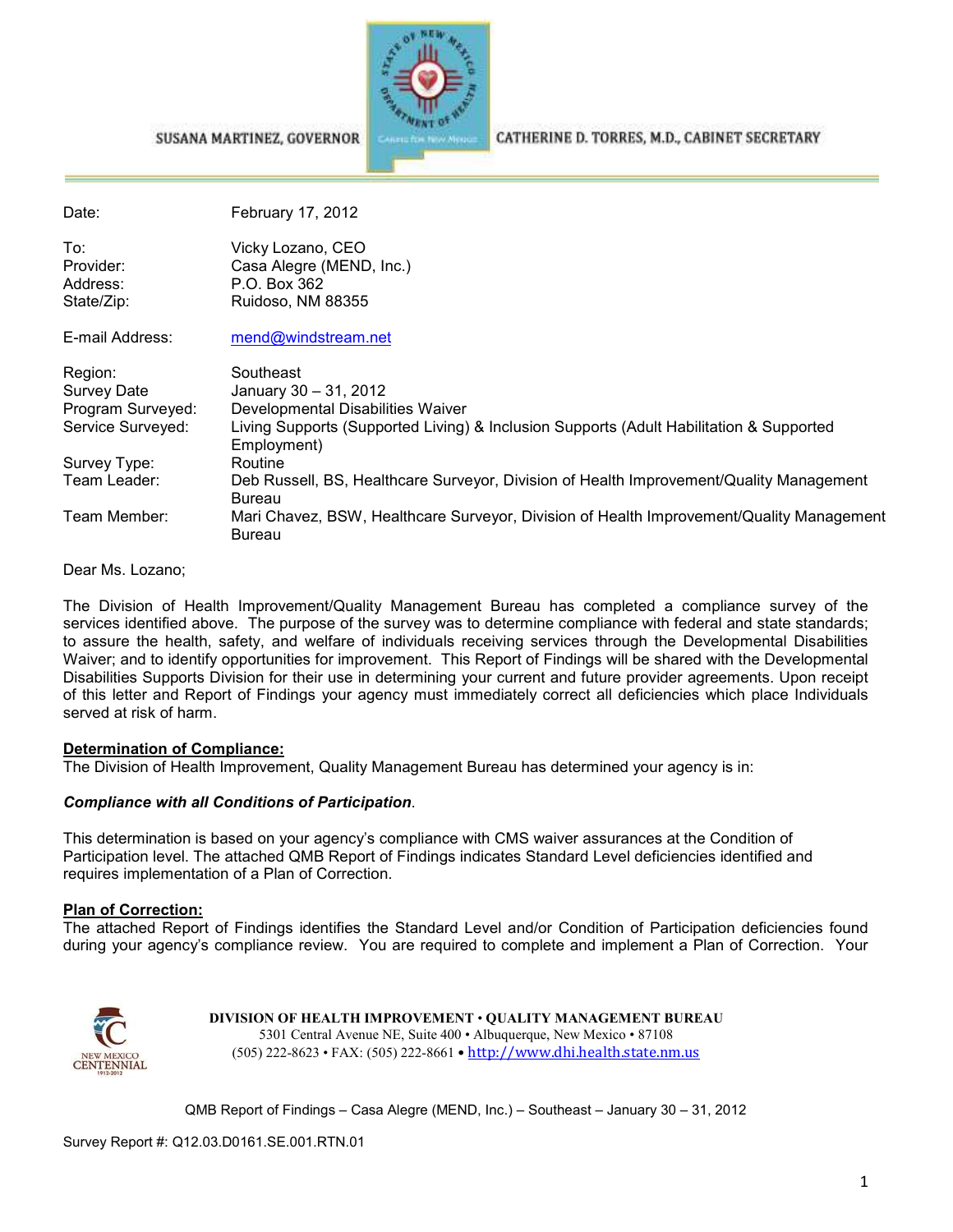agency has a total of 45 business days (10 business days to submit your POC for approval and 35 days to implement your *approved* Plan of Correction) from the receipt of this letter.

#### **Submission of your Plan of Correction:**

Please submit your agency's Plan of Correction in the space on the two right columns of the Report of Findings. *(See attachment "A" for additional guidance in completing the Plan of Correction)*.

Within 10 business days of receipt of this letter your agency Plan of Correction must be submitted to the parties below:

#### **1. Quality Management Bureau, Attention: Plan of Correction Coordinator 5301 Central Ave. NE Suite 400 Albuquerque, NM 87108**

#### **2. Developmental Disabilities Supports Division Regional Office for region of service surveyed**

Upon notification from QMB that your *Plan of Correction has been approved*, you must implement all remedies and corrective actions to come into compliance. If your Plan of Correction is denied, you must resubmit a revised plan as soon as possible for approval, as your POC approval and all remedies must be completed within 45 business days of the receipt of this letter.

Failure to submit your POC within the allotted 10 business days or complete and implement your Plan of Correction within the total 45 business days allowed may result in the imposition of a \$200 per day Civil Monetary Penalty until it is received, completed and/or implemented.

#### **Request for Informal Reconsideration of Findings (IRF):**

If you disagree with a finding of deficient practice, you have 10 business days upon receipt of this notice to request an IRF. Submit your request for an IRF in writing to:

> QMB Deputy Bureau Chief 5301 Central Ave NE Suite #400 Albuquerque, NM 87108 Attention: IRF request

See Attachment "C" for additional guidance in completing the request for Informal Reconsideration of Findings. The request for an IRF will not delay the implementation of your Plan of Correction which must be completed within 45 total business days (10 business days to submit your POC for approval and 35 days to implement your *approved* Plan of Correction). Providers may not appeal the nature or interpretation of the standard or regulation, the team composition or sampling methodology. If the IRF approves the modification or removal of a finding, you will be advised of any changes.

Please call the Plan of Correction Coordinator at 505-222-8647 if you have questions about the Report of Findings or Plan of Correction. Thank you for your cooperation and for the work you perform.

Sincerely,

Deb Russell, BS

Deb Russell, BS Team Lead/Healthcare Surveyor Division of Health Improvement Quality Management Bureau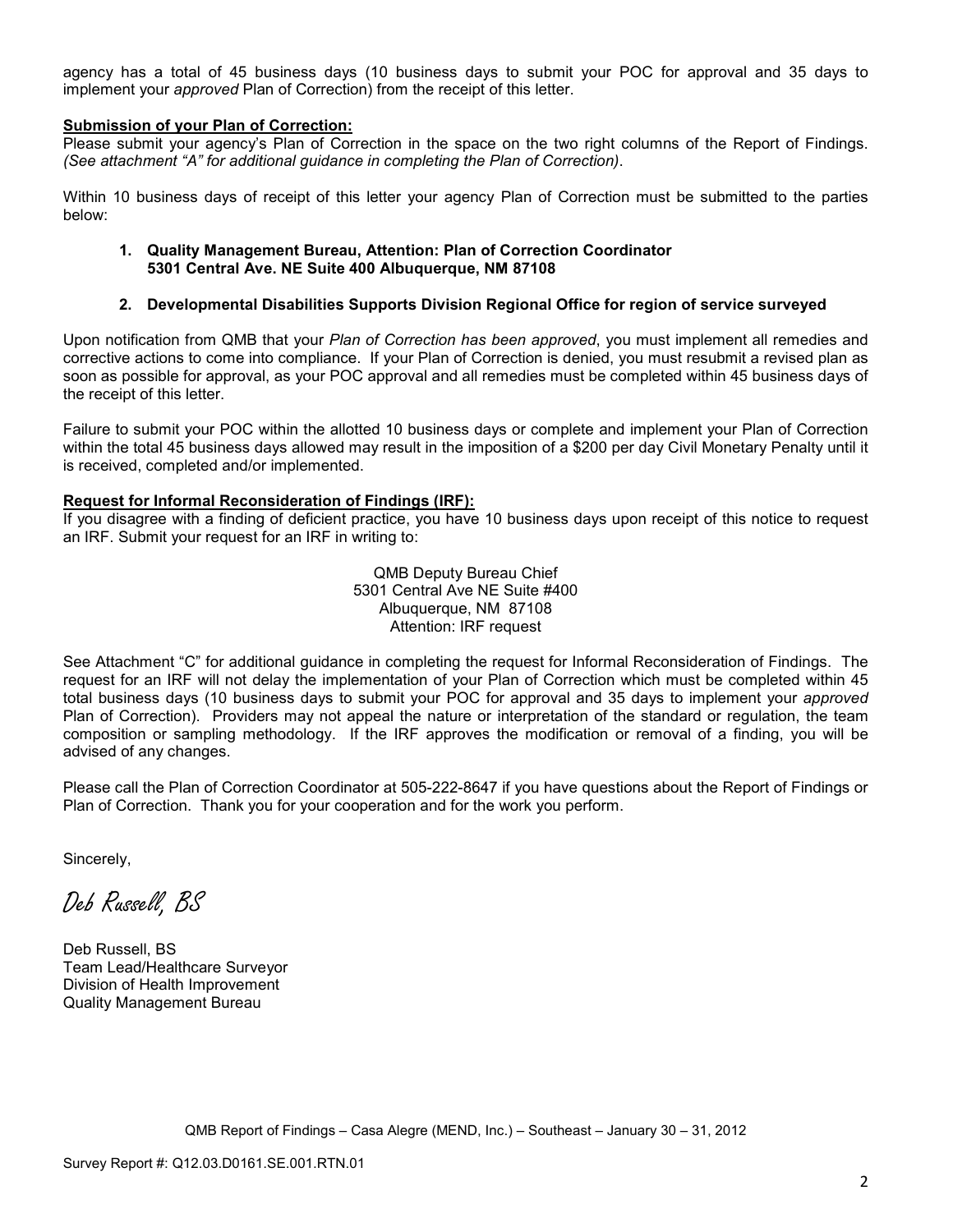| <b>Survey Process Employed:</b>           |                                                                                                                                                   |                                                                                                                                               |
|-------------------------------------------|---------------------------------------------------------------------------------------------------------------------------------------------------|-----------------------------------------------------------------------------------------------------------------------------------------------|
| <b>Entrance Conference Date:</b>          | January 30, 2012                                                                                                                                  |                                                                                                                                               |
| Present:                                  |                                                                                                                                                   | Casa Alegre (MEND, Inc.)<br>Vicky Lozano, Administrator<br>Linda Lozano, Assistant Administrator                                              |
|                                           | DOH/DHI/QMB                                                                                                                                       | Deb Russell, BS, Team Lead/Healthcare Surveyor<br>Mari Chavez, BSW, Healthcare Surveyor                                                       |
| <b>Exit Conference Date:</b>              | January 31, 2012                                                                                                                                  |                                                                                                                                               |
| Present:                                  | Casa Alegre (MEND, Inc.)<br>Vicky Lozano, Administrator<br>Linda Lozano, Assistant Administrator                                                  |                                                                                                                                               |
|                                           | <b>DOH/DHI/QMB</b>                                                                                                                                | Deb Russell, BS, Team Lead/Healthcare Surveyor<br>Mari Chavez, BSW, Healthcare Surveyor                                                       |
|                                           |                                                                                                                                                   | <b>DDSD - Southeast Regional Office</b><br>Jessica Renteria, Regional Office Manager (by telephone conference)                                |
| <b>Total Homes Visited</b>                | Number:                                                                                                                                           | $\overline{2}$                                                                                                                                |
| <b>Supported Homes Visited</b><br>❖       | Number:                                                                                                                                           | 2 (Note: Individuals #1, 3 & 4 share a residence)                                                                                             |
| Administrative Locations Visited          | Number:                                                                                                                                           | 1                                                                                                                                             |
| <b>Total Sample Size</b>                  | Number:                                                                                                                                           | 4<br>1 - Jackson Class Members<br>3 - Non-Jackson Class Members<br>4 - Supported Living<br>4 - Adult Habilitation<br>3 - Supported Employment |
| Persons Served Records Reviewed           | Number:                                                                                                                                           | 4                                                                                                                                             |
| Persons Served Interviewed                | Number:                                                                                                                                           | $\overline{2}$                                                                                                                                |
| <b>Persons Served Observed</b>            | Number:                                                                                                                                           | 2 (2 Individuals did not respond to surveyor questions)                                                                                       |
| Direct Support Personnel Interviewed      | Number:                                                                                                                                           | $\mathbf{3}$                                                                                                                                  |
| Direct Support Personnel Records Reviewed | Number:                                                                                                                                           | 18                                                                                                                                            |
| Service Coordinator Records Reviewed      | Number:                                                                                                                                           | $\overline{2}$                                                                                                                                |
| <b>Administrative Files Reviewed</b>      | <b>Billing Records</b><br>$\bullet$<br><b>Medical Records</b><br>$\bullet$<br>$\bullet$<br><b>Personnel Files</b><br>٠<br><b>Training Records</b> | Incident Management Records<br>Agency Policy and Procedure                                                                                    |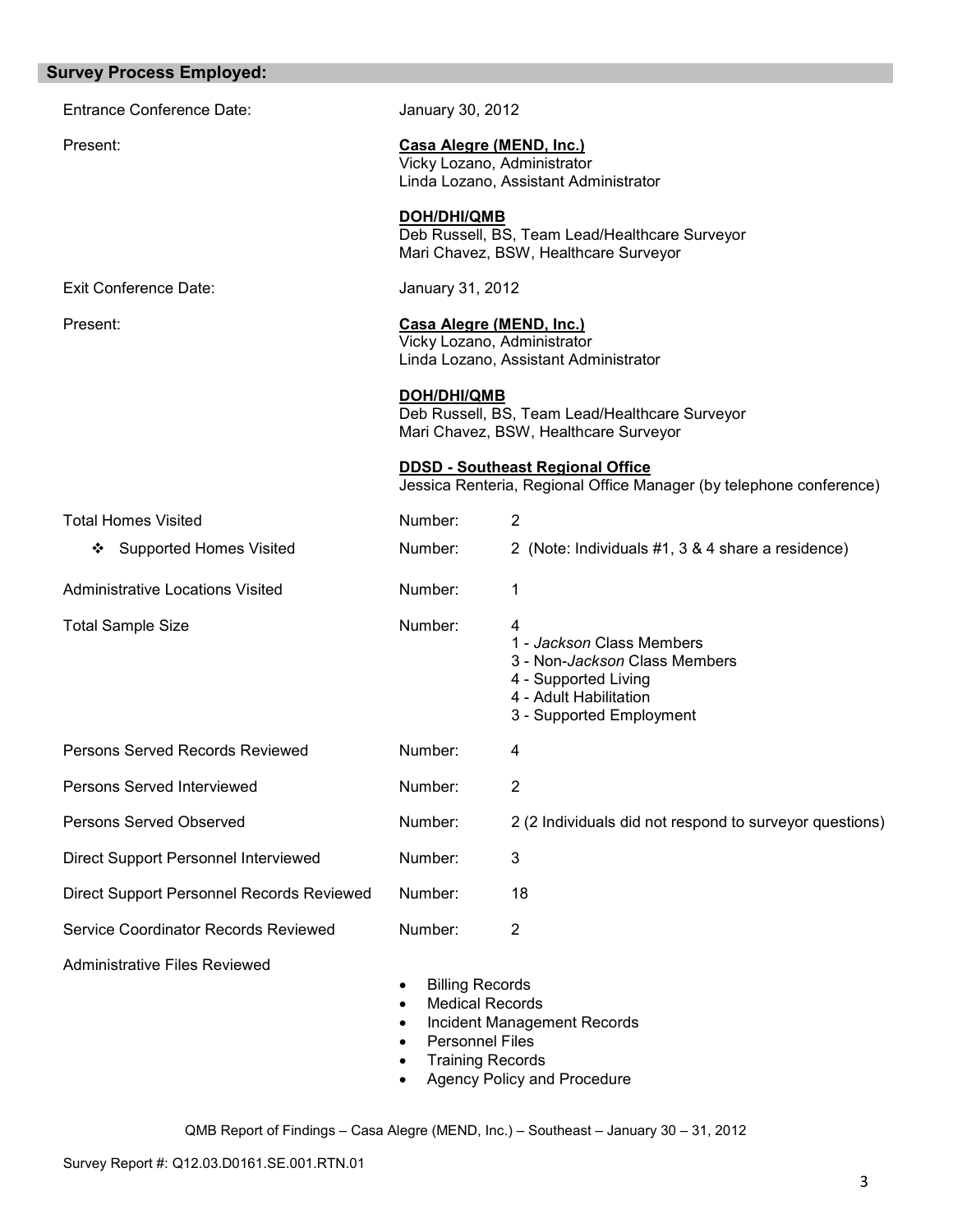- Caregiver Criminal History Screening Records
- Employee Abuse Registry
- Human Rights Notes and/or Meeting Minutes Evacuation Drills
- Quality Assurance / Improvement Plan

CC: Distribution List: DOH - Division of Health Improvement

- DOH Developmental Disabilities Supports Division
- DOH Office of Internal Audit
- HSD Medical Assistance Division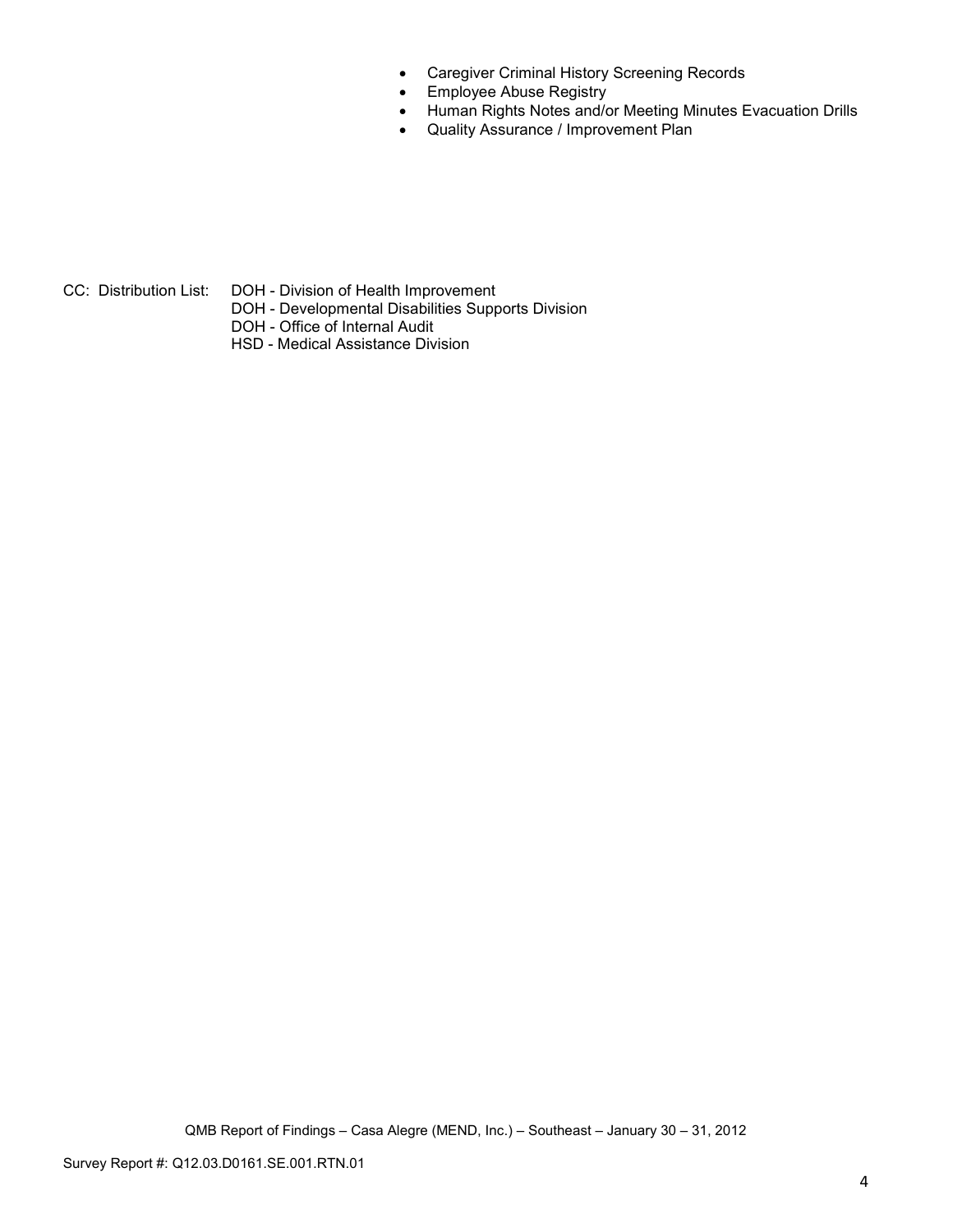# **Attachment A**

# **Provider Instructions for Completing the QMB Plan of Correction (POC) Process**

### *Introduction:*

After a QMB Compliance Survey, your QMB Report of Findings will be sent to you via e-mail.

Each provider must develop and implement a Plan of Correction (POC) that identifies specific quality assurance and quality improvement activities the agency will implement to correct deficiencies and prevent continued non compliance.

Agencies must submit their Plan of Correction within 10 business days from the date you receive the QMB Report of Findings. (Providers who do not submit a POC within 10 business days will be referred to the Internal Review Committee [IRC] for possible actions or sanctions).

Agencies must fully implement their approved Plan of Correction within 45 business days (10 business days to submit your POC for approval and 35 days to implement your approved Plan of Correction) from the date they receive the QMB Report of Findings. (Providers who fail to complete a POC within the 45 business days allowed shall be referred to the IRC for possible actions or sanctions.)

If you have questions about the Plan of Correction process, call the QMB Plan of Correction Coordinator at 505-222-8647 or email at George. Perrault@state.nm.us. Requests for technical assistance must be requested through your DDSD Regional Office.

The POC process cannot resolve disputes regarding findings. If you wish to dispute a finding on the official Report of Findings, you must file an Informal Reconsideration of Findings (IRF) request within ten (10) business days of receiving your report. Please note that you must still submit a POC for findings that are in question (see Attachment "C").

## *Instructions for Completing Agency POC:*

## *Required Content*

Your Plan of Correction should provide a step-by-step description of the methods to correct each deficient practice to prevent recurrence and information that ensures the regulation cited is in compliance. The remedies noted in your POC are expected to be added to your Agency's required, annual Quality Assurance Plan.

If a deficiency has already been corrected, the plan should state how it was corrected, the completion date (date the correction was accomplished), and how possible recurrence of the deficiency will be prevented.

The Plan of Correction must address the required six CMS core elements to address *each deficiency* of the POC:

- 1. How the specific and realistic corrective action will be accomplished for individuals found to have been affected by the deficient practice.
- 2. How the agency will identify other individuals who have the potential to be affected by the same deficient practice, and how the agency will act to protect individuals in similar situations.
- 3. What QA measures will be put into place or systemic changes made to ensure that the deficient practice will not recur
- 4. Indicate how the agency plans to monitor its performance to make sure that solutions are sustained. The agency must develop a QA plan for ensuring that correction is achieved and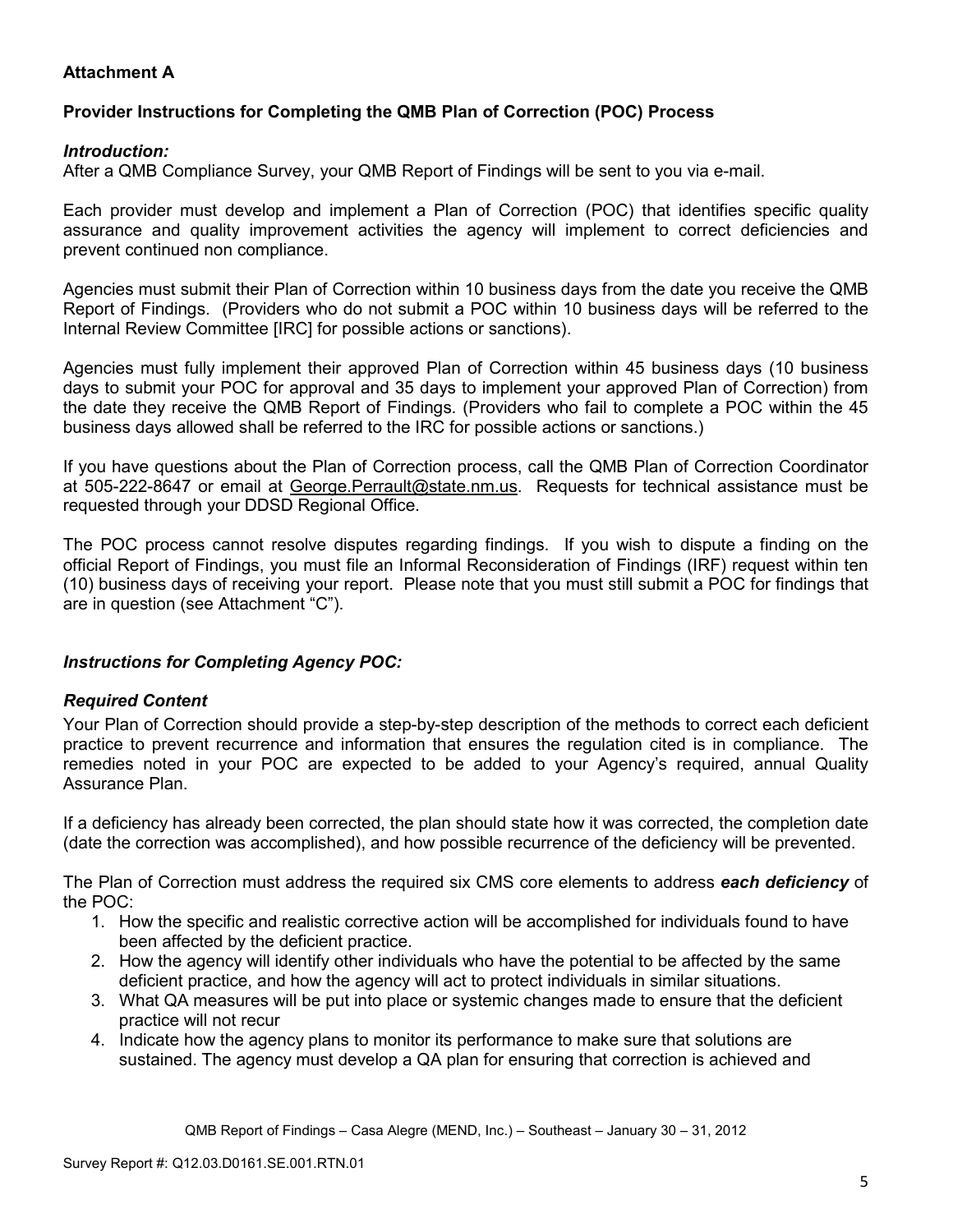sustained. This QA plan must be implemented, and the corrective action evaluated for its effectiveness. The plan of correction is integrated into the agency quality assurance system; and

- 5. Include dates when corrective action will be completed. The corrective action completion dates must be acceptable to the State.
- 6. The POC must be signed and dated by the agency director or other authorized official.

The following details should be considered when developing your POC:

- Details about how and when Consumer, Personnel and Residential files are audited by Agency personnel to ensure they contain required documents;
- Information about how Medication Administration Records are reviewed to verify they contain all required information before they are distributed, as they are being used, and after they are completed;
- Your processes for ensuring that all staff are trained in Core Competencies, Incident Reporting, and Individual-Specific service requirements, etc;
- How accuracy in Billing documentation is assured;
- How health, safety is assured;
- For Case Management Providers, how ISPs are reviewed to verify they meet requirements, how the timeliness of LOC packet submissions and consumer visits are tracked;
- Your process for gathering, analyzing and responding to Quality data; and,
- Details about Quality Targets in various areas, current status, analyses about why targets were not met, and remedies implemented.

*Note:* **Instruction or in-service of staff alone may not be a sufficient plan of correction.** This is a good first step toward correction, but additional steps should be taken to ensure the deficiency is corrected and will not recur.

## *Completion Dates*

- The plan of correction must include a **completion date** (entered in the far right-hand column) for each finding. Be sure the date is **realistic** in the amount of time your Agency will need to correct the deficiency; not to exceed 45 total business days.
- Direct care issues should be corrected immediately and monitored appropriately.
- Some deficiencies may require a staged plan to accomplish total correction.
- Deficiencies requiring replacement of equipment, etc., may require more time to accomplish correction but should show reasonable time frames.

## *Initial Submission of the Plan of Correction Requirements*

- 1. The Plan of Correction must be completed on the official QMB Survey Report of Findings/Plan of Correction Form and received by QMB within ten (10) business days from the date you received the report of findings.
- 2. For questions about the POC process, call the POC Coordinator, George Perrault at 505-222-8647 for assistance.
- 3. For Technical Assistance (TA) in developing or implementing your POC, contact your local DDSD Regional Office.
- 4. Submit your POC to George Perrault, POC Coordinator in any of the following ways:
	- a. Electronically at George.Perrault@state.nm.us *(preferred method)*
	- b. Fax to 505-222-8661, or
	- c. Mail to POC Coordinator, 5301 Central Avenue SW, Suite 400, Albuquerque, NM 87108
- 5. Do not submit supporting documentation (evidence of compliance) to QMB until after your POC has been approved by the POC Coordinator.
- 6. QMB will notify you when your POC has been "approve" or "denied."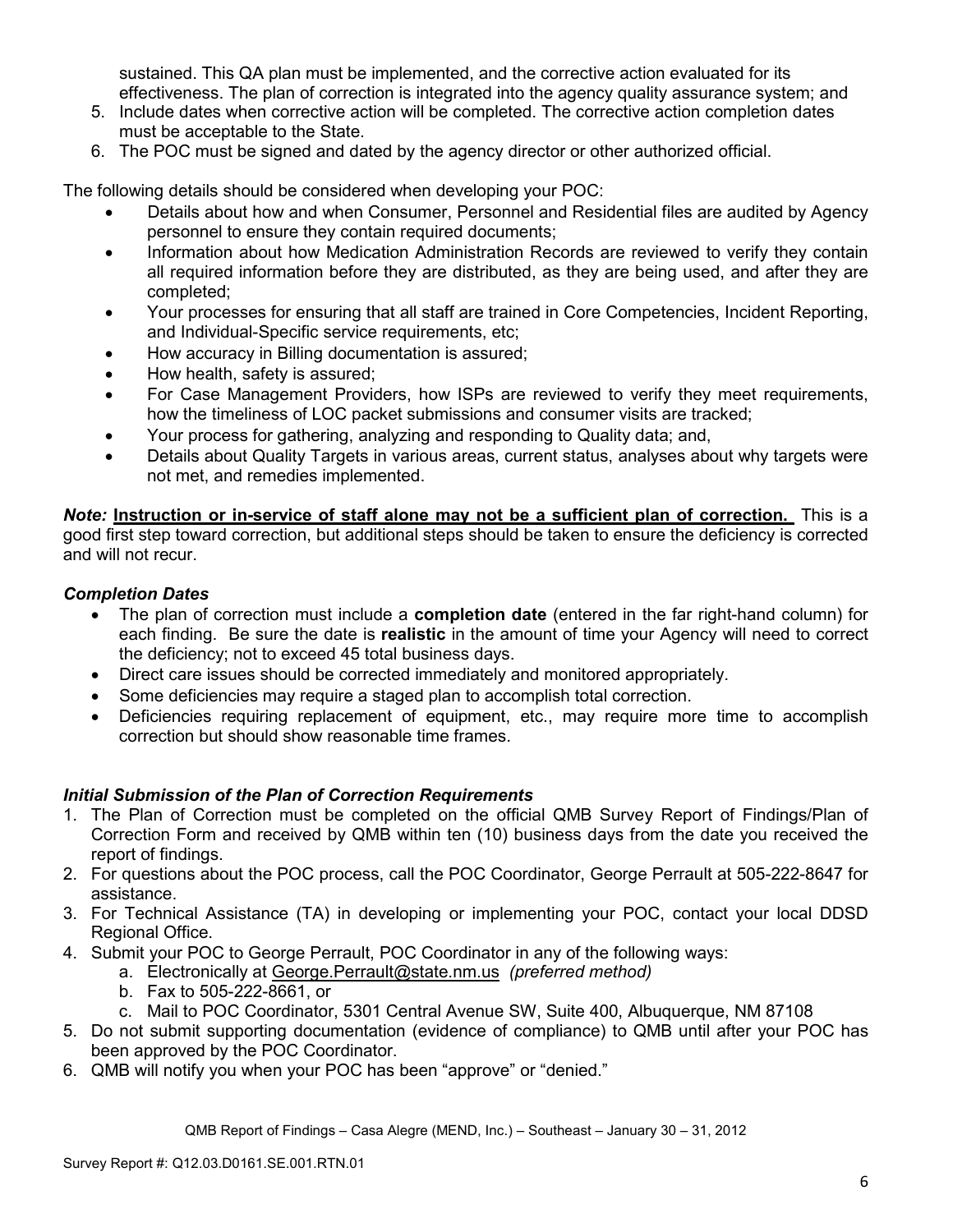- a. During this time, whether your POC is "approved," or "denied," you will have a maximum of 45 business days from the date of receipt of your Report of Findings to correct all survey deficiencies.
- b. If your POC is denied, it must be revised and resubmitted as soon as possible, as the 45 business day limit is in effect.
- c. If your POC is denied a second time your agency may be referred to the Internal Review Committee.
- d. You will receive written confirmation when your POC has been approved by QMB and a final deadline for completion of your POC.
- 7. Failure to submit your POC within 10 business days without prior approval of an extension by QMB will result in a referral to the Internal Review Committee and the possible implementation of monetary penalties and/or sanctions.

# *POC Document Submission Requirements*

Once your POC has been approved by the QMB Plan of Correction Coordinator you must submit copies of documents as evidence that all deficiencies have been corrected, as follows.

- 1. Your internal documents are due within a *maximum* of 45 business days of receipt of your Report of Findings.
- 2. You may submit your documents by postal mail (paper hard copy or on a disc), fax, or electronically (scanned and attached to e-mails).
- 3. All submitted documents *must be annotated*; please be sure the tag numbers and Identification numbers are indicated on each document submitted. Documents which are not annotated with the Tag number and Identification number may not be accepted.
- 4. Do not submit original documents; Please provide copies or scanned electronic files for evidence. Originals must be maintained in the agency file(s) per DDSD Standards.
- 5. In lieu of some documents, you may submit copies of file or home audit forms that clearly indicate cited deficiencies have been corrected, other attestations of correction must be approved by the Plan of Correction Coordinator prior to their submission.
- 6. For billing deficiencies, you must submit:
	- a. Evidence of an internal audit of billing documentation for a sample of individuals and timeframes;
	- b. Copies of "void and adjust" forms submitted to correct all over-billed or unjustified units billed identified during your internal audit.

Revisions, Modifications or Extensions to your Plan of Correction (post QMB approval) must be made in writing and submitted to the Plan of Correction Coordinator at QMB, prior to the due date and are approved on a case-by-case basis. No changes may be made to your POC or the timeframes for implementation without written approval of the POC Coordinator.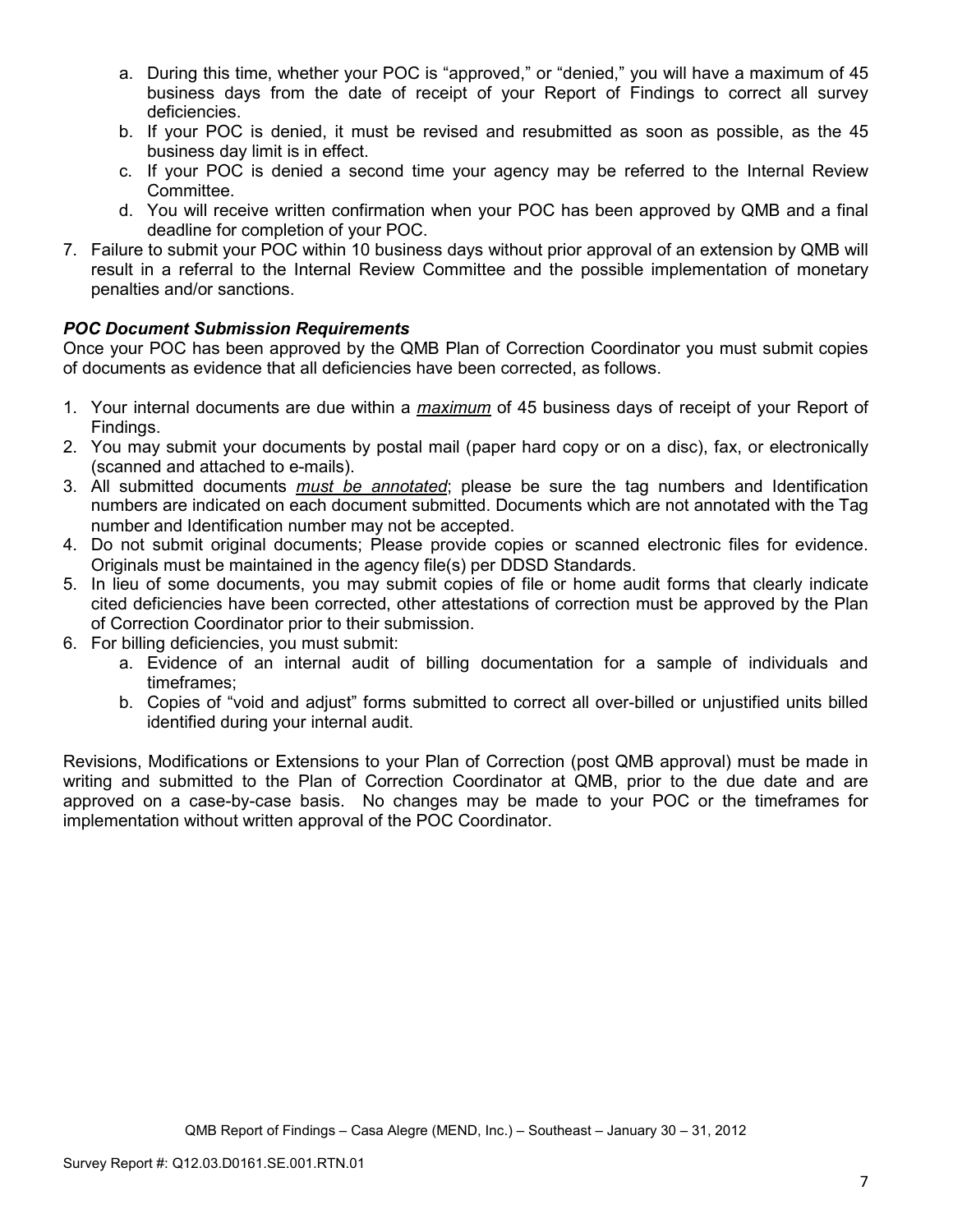## **QMB Determinations of Compliance**

## • "Compliance with Conditions of Participation"

The QMB determination of "Compliance with Conditions of Participation," indicates that a provider is in compliance with all 'Conditions of Participation,' (CoP) but may have standard level deficiencies (deficiencies which are not at the condition level) out of compliance. The agency has obtained a level of compliance such that there is a minimal potential for harm to individuals' health and safety. To qualify for a determination of Compliance with Conditions of Participation, the provider must be in compliance with *all* Conditions of Participation.

# • "Partial-Compliance with Conditions of Participation"

The QMB determination of "Partial-Compliance with Conditions of Participation" indicates that a provider is out of compliance with one (1) to three (3) 'Conditions of Participation.' This partialcompliance, if not corrected, may result in a serious negative outcome or the potential for more than minimal harm to individuals' health and safety. The Agency may also have standard level deficiencies (deficiencies which are not at the condition level).

Providers receiving a repeat determination of 'Partial-Compliance' for repeat deficiencies of CoPs may be referred by the Quality Management Bureau to the Internal Review Committee (IRC) for consideration of remedies and possible actions.

# • "Non-Compliant with Conditions of Participation":

The QMB determination of "Non-Compliance with Conditions of Participation," indicates a provider is significantly out of compliance with Conditions of Participation and/or has:

- Four (4) Conditions of Participation out of compliance.
- Multiple findings of widespread non-compliance with any standard or regulation with a significant potential for more than minimal harm.
- Any finding of actual harm or Immediate Jeopardy.

The Agency may also have standard level deficiencies (deficiencies which are not at the condition level).

Providers receiving a repeat determination of 'Non-Compliance' will be referred by Quality Management Bureau to the Internal Review Committee (IRC) for consideration of remedies and possible actions.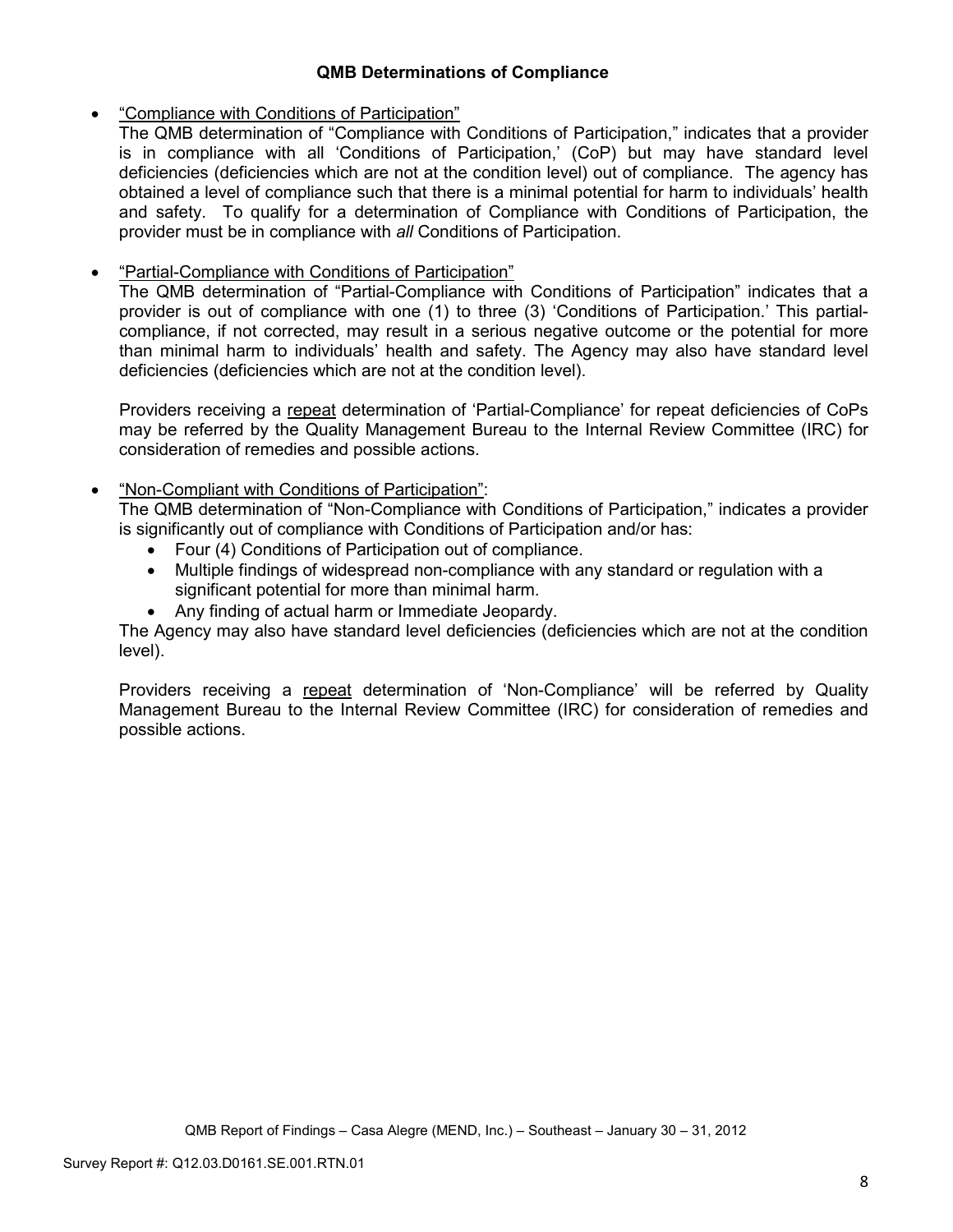### **Guidelines for the Provider Informal Reconsideration of Finding (IRF) Process**

# **Introduction:**

Throughout the QMB Survey process, surveyors are openly communicating with providers. Open communication means surveyors have clarified issues and/or requested missing information before completing the review through the use of the signed/dated "Document Request," or "administrative Needs," etc. forms. Regardless, there may still be instances where the provider disagrees with a specific finding. Providers may use the following process to informally dispute a finding.

# **Instructions:**

- 1. The Informal Reconsideration of the Finding (IRF) request must be in writing to the QMB Deputy Bureau Chief **within 10 business days** of receipt of the final Report of Findings.
- 2. The written request for an IRF *must* be completed on the QMB Request for Informal Reconsideration of Finding form available on the QMB website: http://dhi.health.state.nm.us/qmb
- 3. The written request for an IRF must specify in detail the request for reconsideration and why the finding is inaccurate.
- 4. The IRF request must include all supporting documentation or evidence.
- 5. If you have questions about the IRC process, email the IRF Chairperson, Scott Good at scott.good@state.nm.us for assistance.

# **The following limitations apply to the IRF process:**

- The request for an IRF and all supporting evidence must be received within 10 business days.
- Findings based on evidence requested during the survey and not provided may not be subject to reconsideration.
- The supporting documentation must be new evidence not previously reviewed or requested by the survey team.
- Providers must continue to complete their Plan of Correction during the IRF process
- Providers may not request an IRF to challenge the sampling methodology.
- Providers may not request an IRF based on disagreement with the nature of the standard or regulation.
- Providers may not request an IRF to challenge the team composition.
- Providers may not request an IRF to challenge the DHI/QMB determination of compliance or the length of their DDSD provider contract.

A Provider forfeits the right to an IRF if the request is not made within 10 business days of receiving the report and/or does not include all supporting documentation or evidence to show compliance with the standards and regulations.

The IRF Committee will review the request, the Provider will be notified in writing of the ruling; no face-toface meeting will be conducted.

When a Provider requests that a finding be reconsidered, it does not stop or delay the Plan of Correction process. **Providers must continue to complete the Plan of Correction, including the finding in dispute regardless of the IRF status.** If a finding is removed or modified, it will be noted and removed or modified from the Report of Findings. It should be noted that in some cases a Plan of Correction may be completed prior to the IRF process being completed. The provider will be notified in writing on the decisions of the IRF committee.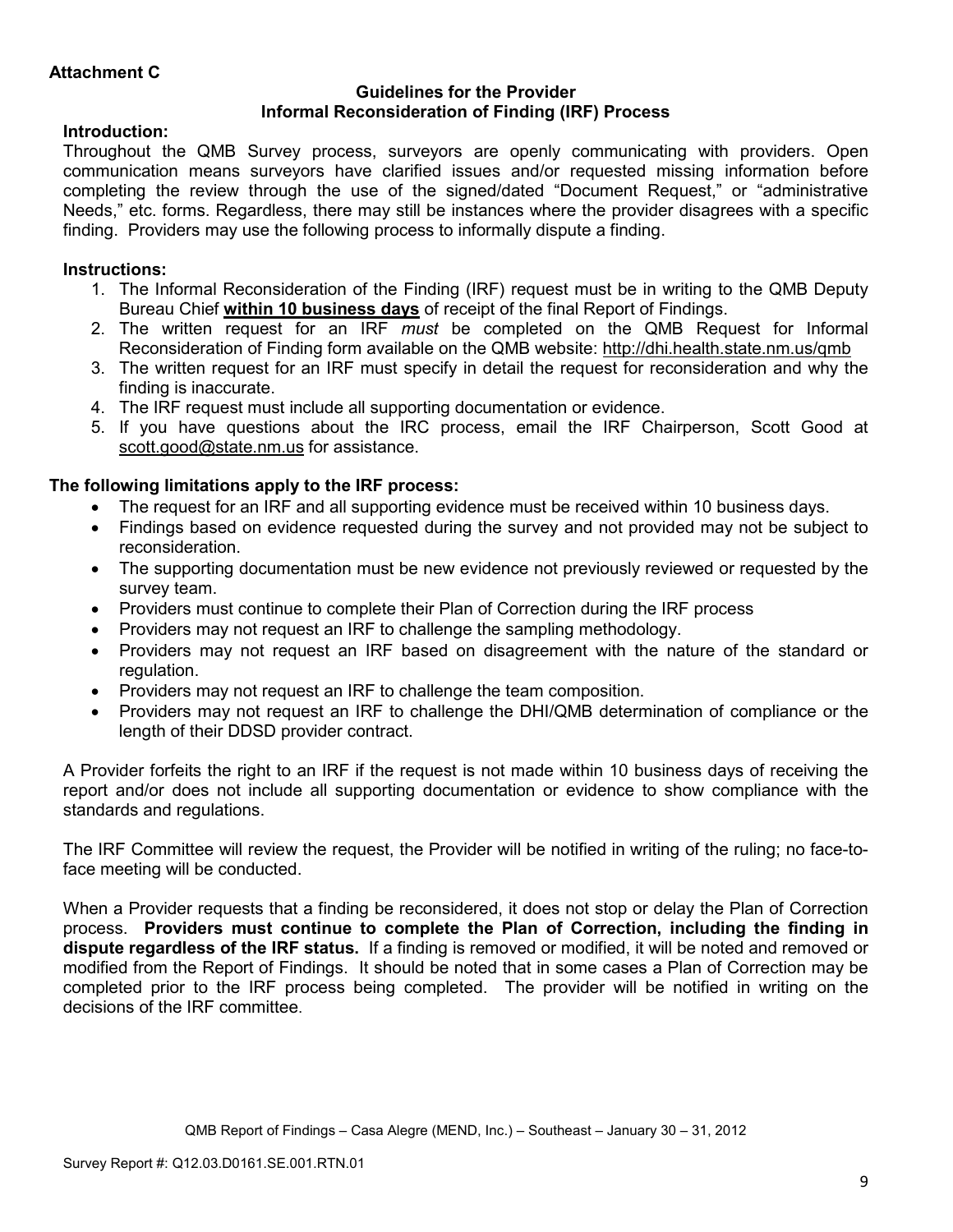| <b>Agency:</b>   | Casa Alegre (MEND, Inc.) - Southeast Region                                                         |
|------------------|-----------------------------------------------------------------------------------------------------|
| Program:         | Developmental Disabilities Waiver                                                                   |
| Service:         | Living Supports (Supported Living) & Inclusion Supports (Adult Habilitation & Supported Employment) |
| Monitoring Type: | <b>Routine Survey</b>                                                                               |
| Date of Survey:  | January 30 – 31, 2012                                                                               |

| <b>Standard of Care</b>                                                                                                                                                                                                                                                                                                                                                                                                                                                                                                                                                                                                                                                                                                                                                                                                                                                                                                                                                                                                                                                                                                                                                                                                   | <b>Deficiencies</b>                                                                                                                                                                                                                                                                                                                                                                                                                                                                                                                                                                                                                                                                                                                                                       | <b>Agency Plan of Correction, On-going</b><br><b>QA/QI &amp; Responsible Party</b>                                                                                           | <b>Date</b><br><b>Due</b> |
|---------------------------------------------------------------------------------------------------------------------------------------------------------------------------------------------------------------------------------------------------------------------------------------------------------------------------------------------------------------------------------------------------------------------------------------------------------------------------------------------------------------------------------------------------------------------------------------------------------------------------------------------------------------------------------------------------------------------------------------------------------------------------------------------------------------------------------------------------------------------------------------------------------------------------------------------------------------------------------------------------------------------------------------------------------------------------------------------------------------------------------------------------------------------------------------------------------------------------|---------------------------------------------------------------------------------------------------------------------------------------------------------------------------------------------------------------------------------------------------------------------------------------------------------------------------------------------------------------------------------------------------------------------------------------------------------------------------------------------------------------------------------------------------------------------------------------------------------------------------------------------------------------------------------------------------------------------------------------------------------------------------|------------------------------------------------------------------------------------------------------------------------------------------------------------------------------|---------------------------|
|                                                                                                                                                                                                                                                                                                                                                                                                                                                                                                                                                                                                                                                                                                                                                                                                                                                                                                                                                                                                                                                                                                                                                                                                                           | CMS Assurance - Service Plans: ISP Implementation - Services are delivered in accordance with the service plan, including type,                                                                                                                                                                                                                                                                                                                                                                                                                                                                                                                                                                                                                                           |                                                                                                                                                                              |                           |
| scope, amount, duration and frequency specified in the service plan.                                                                                                                                                                                                                                                                                                                                                                                                                                                                                                                                                                                                                                                                                                                                                                                                                                                                                                                                                                                                                                                                                                                                                      |                                                                                                                                                                                                                                                                                                                                                                                                                                                                                                                                                                                                                                                                                                                                                                           |                                                                                                                                                                              |                           |
| Tag #1A32 & 6L14 ISP Implementation                                                                                                                                                                                                                                                                                                                                                                                                                                                                                                                                                                                                                                                                                                                                                                                                                                                                                                                                                                                                                                                                                                                                                                                       | <b>Standard Level Deficiency</b>                                                                                                                                                                                                                                                                                                                                                                                                                                                                                                                                                                                                                                                                                                                                          |                                                                                                                                                                              |                           |
| NMAC 7.26.5.16.C and D Development of the<br>ISP. Implementation of the ISP. The ISP shall<br>be implemented according to the timelines<br>determined by the IDT and as specified in the<br>ISP for each stated desired outcomes and action<br>plan.<br>C. The IDT shall review and discuss information<br>and recommendations with the individual, with<br>the goal of supporting the individual in attaining<br>desired outcomes. The IDT develops an ISP<br>based upon the individual's personal vision<br>statement, strengths, needs, interests and<br>preferences. The ISP is a dynamic document,<br>revised periodically, as needed, and amended to<br>reflect progress towards personal goals and<br>achievements consistent with the individual's<br>future vision. This regulation is consistent with<br>standards established for individual plan<br>development as set forth by the commission on<br>the accreditation of rehabilitation facilities<br>(CARF) and/or other program accreditation<br>approved and adopted by the developmental<br>disabilities division and the department of health.<br>It is the policy of the developmental disabilities<br>division (DDD), that to the extent permitted by | Based on record review, the Agency failed to<br>implement the ISP according to the timelines<br>determined by the IDT and as specified in the<br>ISP for each stated desired outcomes and action<br>plan for 1 of 4 individuals.<br>Per Individuals ISP the following was found with<br>regards to the implementation of ISP Outcomes:<br><b>Administrative Files Reviewed:</b><br><b>Supported Living Data Collection/Data</b><br>Tracking/Progress with regards to ISP<br>Outcomes:<br>Individual #4<br>• Per Live Outcome; Actions Steps for<br>"Participate/Play in Exercise Game" is to be<br>completed 5 times per week. Evidence<br>indicated it was not being completed at the<br>required frequency indicated in the ISP for<br>November 2011 and December 2011. | Provider:<br>State your Plan of Correction for the findings in<br>this Tag above this line.<br>Enter your Quality Assurance/Quality<br>Improvement processes below the line. |                           |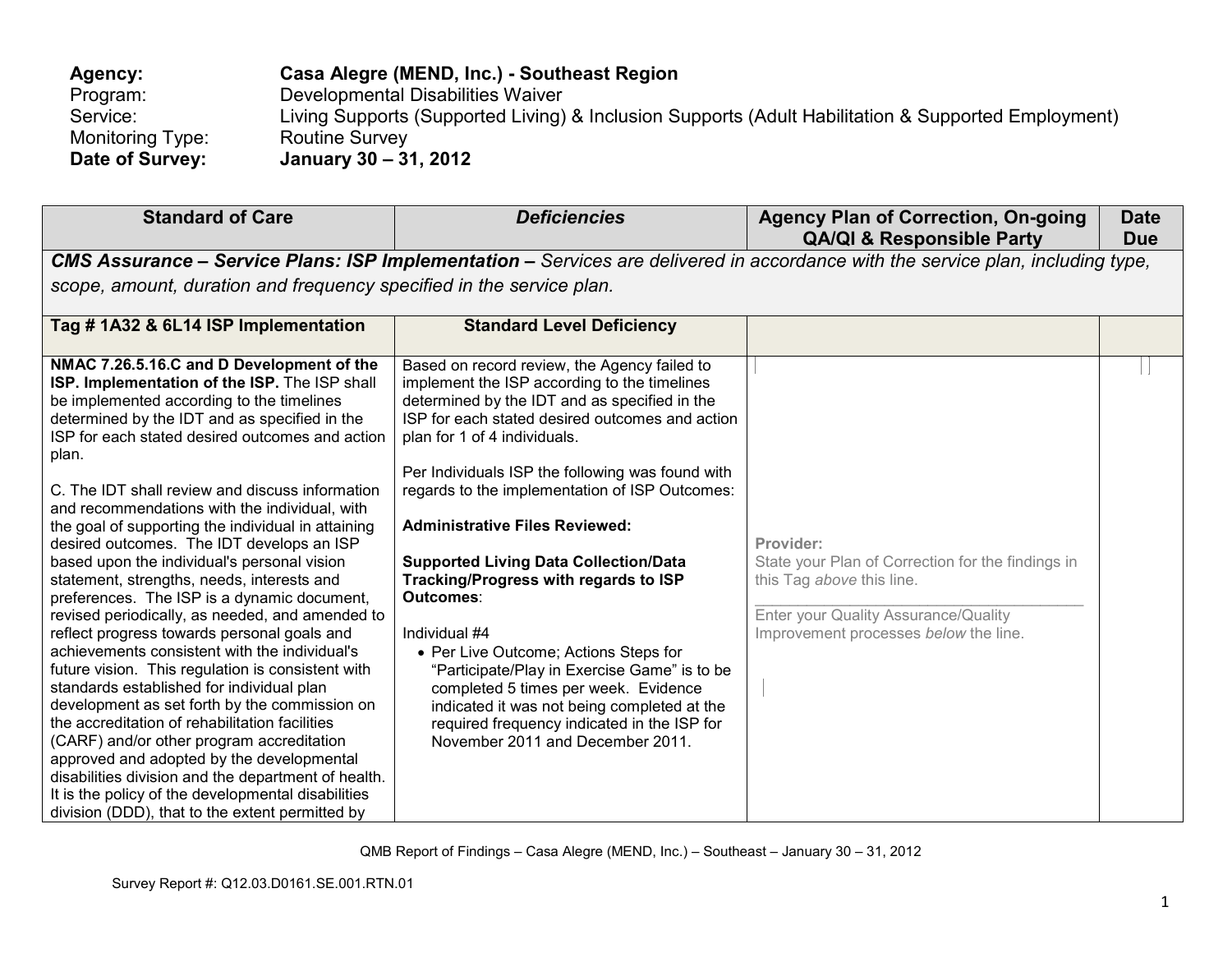| funding, each individual receive supports and      |  |  |
|----------------------------------------------------|--|--|
| services that will assist and encourage            |  |  |
|                                                    |  |  |
| independence and productivity in the community     |  |  |
| and attempt to prevent regression or loss of       |  |  |
| current capabilities. Services and supports        |  |  |
| include specialized and/or generic services,       |  |  |
| training, education and/or treatment as            |  |  |
| determined by the IDT and documented in the        |  |  |
| ISP.                                               |  |  |
|                                                    |  |  |
| D. The intent is to provide choice and obtain      |  |  |
| opportunities for individuals to live, work and    |  |  |
| play with full participation in their communities. |  |  |
| The following principles provide direction and     |  |  |
| purpose in planning for individuals with           |  |  |
| developmental disabilities.                        |  |  |
| [05/03/94; 01/15/97; Recompiled 10/31/01]          |  |  |
|                                                    |  |  |
|                                                    |  |  |
|                                                    |  |  |
|                                                    |  |  |
|                                                    |  |  |
|                                                    |  |  |
|                                                    |  |  |
|                                                    |  |  |
|                                                    |  |  |
|                                                    |  |  |
|                                                    |  |  |
|                                                    |  |  |
|                                                    |  |  |
|                                                    |  |  |
|                                                    |  |  |
|                                                    |  |  |
|                                                    |  |  |
|                                                    |  |  |
|                                                    |  |  |
|                                                    |  |  |
|                                                    |  |  |
|                                                    |  |  |
|                                                    |  |  |
|                                                    |  |  |
|                                                    |  |  |
|                                                    |  |  |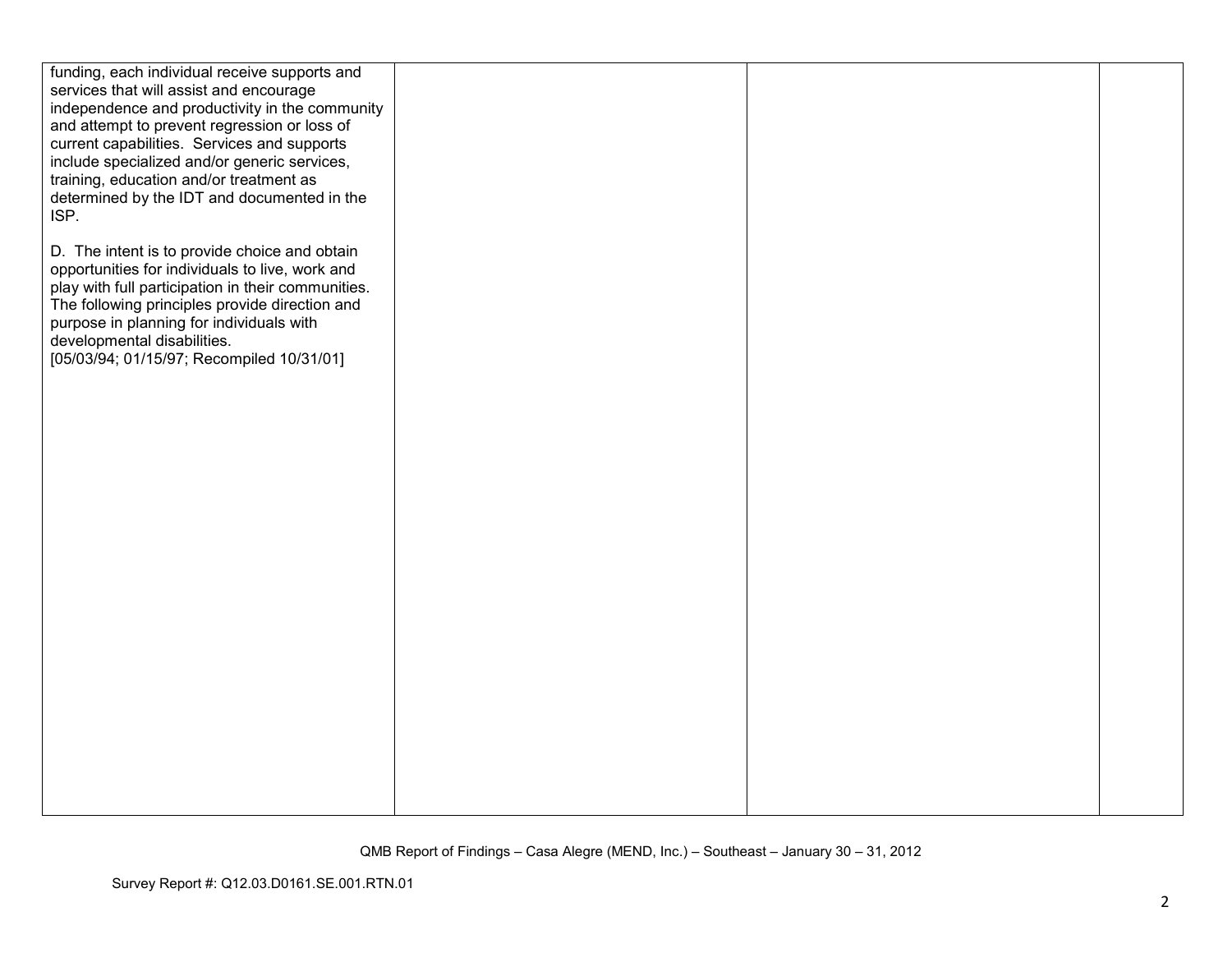| Tag # 6L14 Residential Case File                                                                                                                                                                                                                                                                                                                                                                                                                                                                                                                                                                                                                                                                                                                                                                                                                                                                                                                                                                                                                                                                                                                                                                                                                                                                         | <b>Standard Level Deficiency</b>                                                                                                                                                                                                                                                                                                                                                                                                                                   |                                                                                                                                                                              |  |
|----------------------------------------------------------------------------------------------------------------------------------------------------------------------------------------------------------------------------------------------------------------------------------------------------------------------------------------------------------------------------------------------------------------------------------------------------------------------------------------------------------------------------------------------------------------------------------------------------------------------------------------------------------------------------------------------------------------------------------------------------------------------------------------------------------------------------------------------------------------------------------------------------------------------------------------------------------------------------------------------------------------------------------------------------------------------------------------------------------------------------------------------------------------------------------------------------------------------------------------------------------------------------------------------------------|--------------------------------------------------------------------------------------------------------------------------------------------------------------------------------------------------------------------------------------------------------------------------------------------------------------------------------------------------------------------------------------------------------------------------------------------------------------------|------------------------------------------------------------------------------------------------------------------------------------------------------------------------------|--|
| Developmental Disabilities (DD) Waiver Service<br>Standards effective 4/1/2007<br><b>CHAPTER 6. VIII. COMMUNITY LIVING</b><br><b>SERVICE PROVIDER AGENCY</b><br><b>REQUIREMENTS</b><br>A. Residence Case File: For individuals<br>receiving Supported Living or Family Living, the<br>Agency shall maintain in the individual's home a<br>complete and current confidential case file for<br>each individual. For individuals receiving<br>Independent Living Services, rather than<br>maintaining this file at the individual's home, the<br>complete and current confidential case file for<br>each individual shall be maintained at the<br>agency's administrative site. Each file shall<br>include the following:<br>(1) Complete and current ISP and all<br>supplemental plans specific to the individual;<br>(2) Complete and current Health Assessment<br>Tool:<br>(3) Current emergency contact information,<br>which includes the individual's address,<br>telephone number, names and telephone<br>numbers of residential Community Living<br>Support providers, relatives, or guardian or<br>conservator, primary care physician's name(s)<br>and telephone number(s), pharmacy name,<br>address and telephone number and dentist<br>name, address and telephone number, and<br>health plan; | Based on record review, the Agency failed to<br>maintain a complete and confidential case file in<br>the residence for 2 of 4 Individuals receiving<br>Supported Living Services.<br>The following was not found, incomplete and/or<br>not current:<br>• Current Emergency & Personal<br><b>Identification Information</b><br>° Did not contain the Individual's Phone<br>Number (#1)<br>• Positive Behavioral Plan (#4)<br>• Positive Behavioral Crisis Plan (#4) | Provider:<br>State your Plan of Correction for the findings in<br>this Tag above this line.<br>Enter your Quality Assurance/Quality<br>Improvement processes below the line. |  |
| (4) Up-to-date progress notes, signed and<br>dated by the person making the note for at least<br>the past month (older notes may be transferred<br>to the agency office);                                                                                                                                                                                                                                                                                                                                                                                                                                                                                                                                                                                                                                                                                                                                                                                                                                                                                                                                                                                                                                                                                                                                |                                                                                                                                                                                                                                                                                                                                                                                                                                                                    |                                                                                                                                                                              |  |
| (5) Data collected to document ISP Action Plan<br>implementation                                                                                                                                                                                                                                                                                                                                                                                                                                                                                                                                                                                                                                                                                                                                                                                                                                                                                                                                                                                                                                                                                                                                                                                                                                         |                                                                                                                                                                                                                                                                                                                                                                                                                                                                    |                                                                                                                                                                              |  |
| (6) Progress notes written by direct care staff                                                                                                                                                                                                                                                                                                                                                                                                                                                                                                                                                                                                                                                                                                                                                                                                                                                                                                                                                                                                                                                                                                                                                                                                                                                          |                                                                                                                                                                                                                                                                                                                                                                                                                                                                    |                                                                                                                                                                              |  |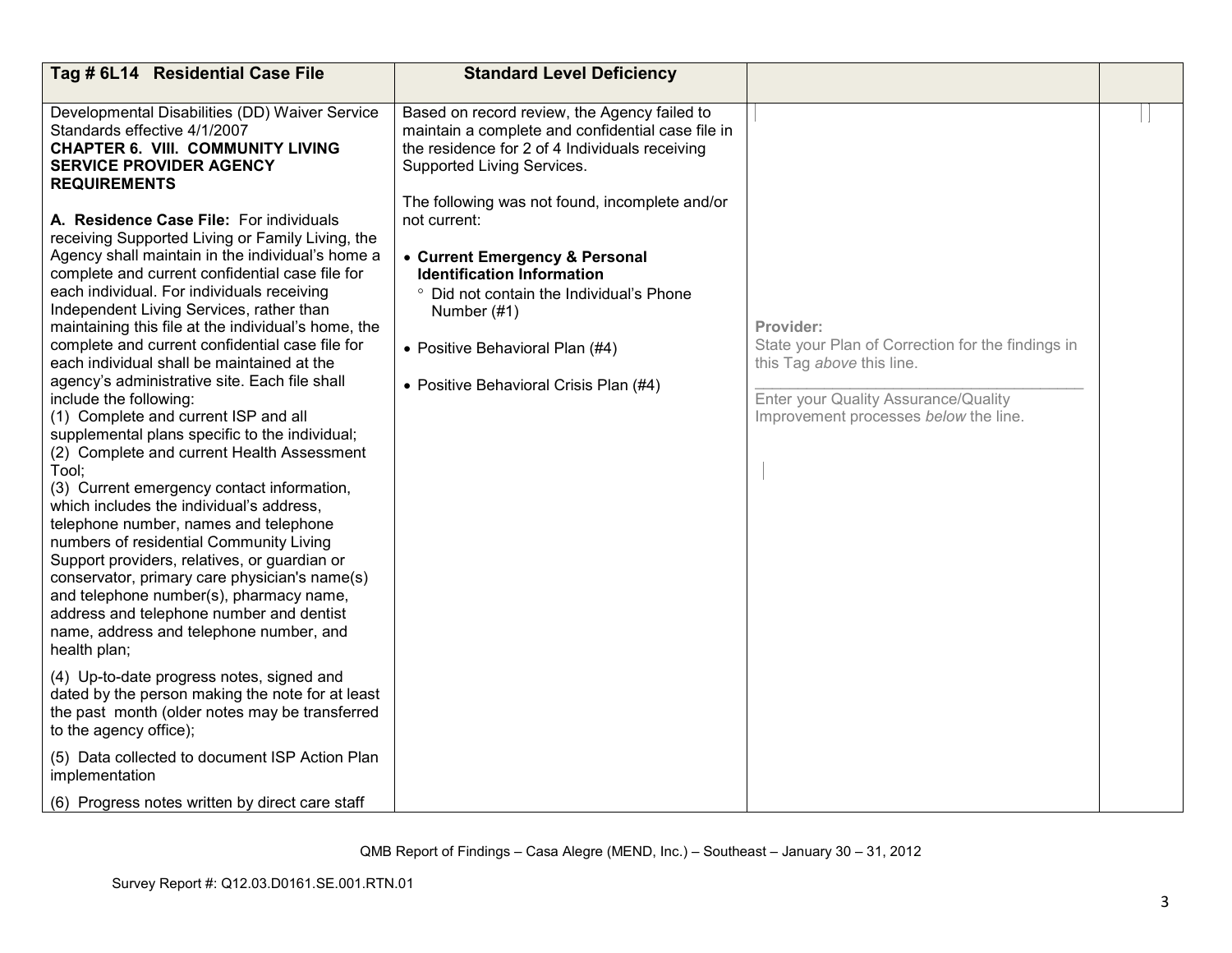| and by nurses regarding individual health status     |  |  |
|------------------------------------------------------|--|--|
| and physical conditions including action taken in    |  |  |
| response to identified changes in condition for at   |  |  |
| least the past month;                                |  |  |
| (7) Physician's or qualified health care providers   |  |  |
| written orders;                                      |  |  |
| (8) Progress notes documenting implementation        |  |  |
| of a physician's or qualified health care            |  |  |
| provider's order(s);                                 |  |  |
| (9) Medication Administration Record (MAR) for       |  |  |
| the past three (3) months which includes:            |  |  |
| (a) The name of the individual;                      |  |  |
| (b) A transcription of the healthcare                |  |  |
| practitioners prescription including the             |  |  |
| brand and generic name of the medication;            |  |  |
| (c) Diagnosis for which the medication is            |  |  |
| prescribed;                                          |  |  |
| (d) Dosage, frequency and method/route of            |  |  |
| delivery;                                            |  |  |
| (e) Times and dates of delivery;                     |  |  |
| Initials of person administering or assisting<br>(f) |  |  |
| with medication; and                                 |  |  |
| (g) An explanation of any medication                 |  |  |
| irregularity, allergic reaction or adverse           |  |  |
| effect.                                              |  |  |
| For PRN medication an explanation for the<br>(h)     |  |  |
| use of the PRN must include:                         |  |  |
| Observable signs/symptoms or                         |  |  |
| circumstances in which the medication                |  |  |
| is to be used, and                                   |  |  |
| (ii) Documentation of the                            |  |  |
| effectiveness/result of the PRN                      |  |  |
| delivered.                                           |  |  |
| A MAR is not required for individuals<br>(1)         |  |  |
| participating in Independent Living Services         |  |  |
| who self-administer their own medication.            |  |  |
| However, when medication administration              |  |  |
| is provided as part of the Independent               |  |  |
| Living Service a MAR must be maintained              |  |  |
| at the individual's home and an updated              |  |  |
| copy must be placed in the agency file on a          |  |  |
| weekly basis.                                        |  |  |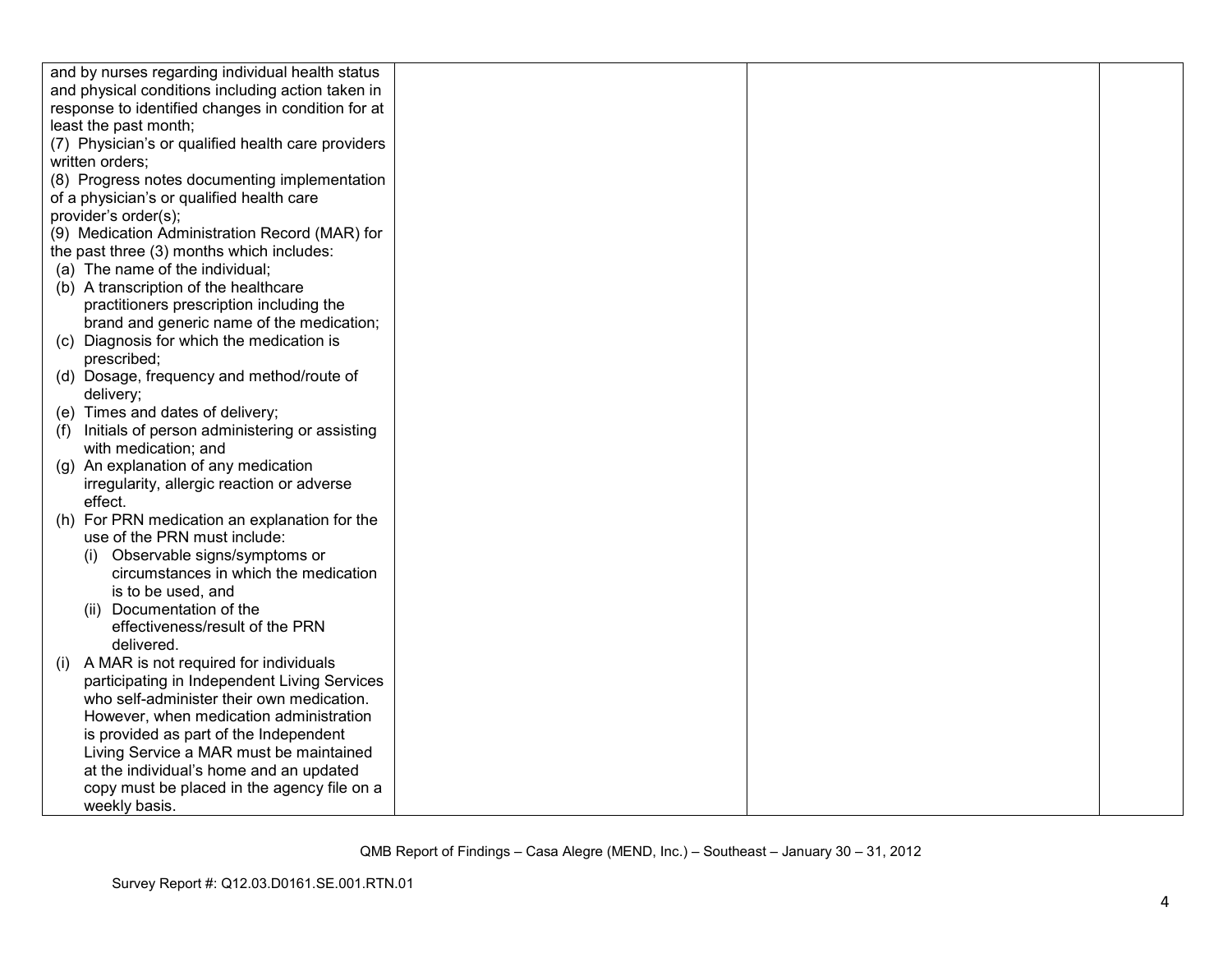| (10) Record of visits to healthcare practitioners  |  |  |
|----------------------------------------------------|--|--|
| including any treatment provided at the visit and  |  |  |
| a record of all diagnostic testing for the current |  |  |
| ISP year; and                                      |  |  |
| (11) Medical History to include: demographic       |  |  |
| data, current and past medical diagnoses           |  |  |
| including the cause (if known) of the              |  |  |
| developmental disability and any psychiatric       |  |  |
| diagnosis, allergies (food, environmental,         |  |  |
| medications), status of routine adult health care  |  |  |
| screenings, immunizations, hospital discharge      |  |  |
| summaries for past twelve (12) months, past        |  |  |
| medical history including hospitalizations,        |  |  |
| surgeries, injuries, family history and current    |  |  |
| physical exam.                                     |  |  |
|                                                    |  |  |
|                                                    |  |  |
|                                                    |  |  |
|                                                    |  |  |
|                                                    |  |  |
|                                                    |  |  |
|                                                    |  |  |
|                                                    |  |  |
|                                                    |  |  |
|                                                    |  |  |
|                                                    |  |  |
|                                                    |  |  |
|                                                    |  |  |
|                                                    |  |  |
|                                                    |  |  |
|                                                    |  |  |
|                                                    |  |  |
|                                                    |  |  |
|                                                    |  |  |
|                                                    |  |  |
|                                                    |  |  |
|                                                    |  |  |
|                                                    |  |  |
|                                                    |  |  |
|                                                    |  |  |
|                                                    |  |  |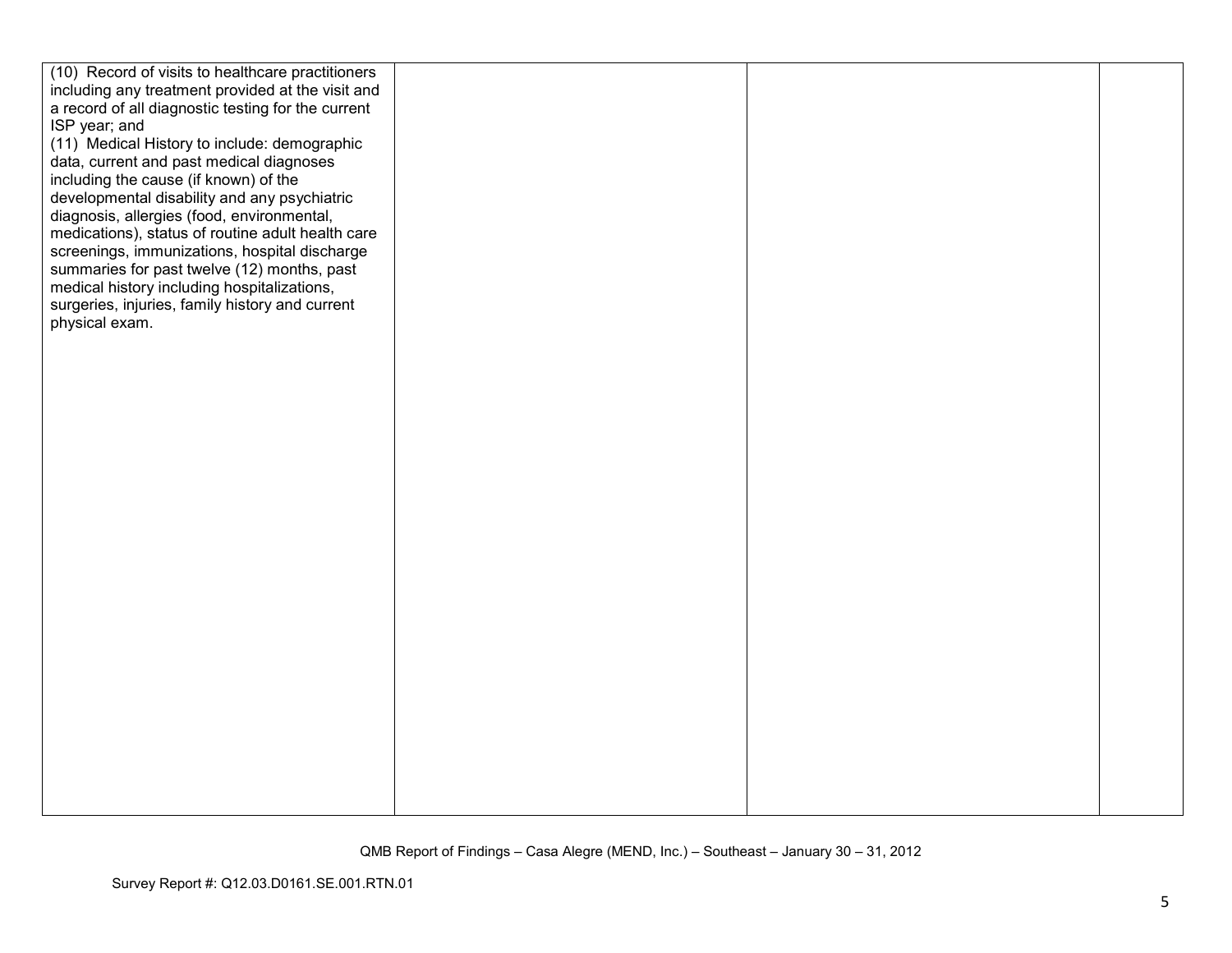| <b>Standard of Care</b><br><b>Deficiencies</b>                                                                                                                                                                                                                                                                                                                                                                                                                                                                                                                                                                                                                                                                                                                                                                                                                                                                                                                                                                                                                                                                                                                                                                                                                                                                                                                                                                                                                                                                                                                                                                                                                                                                                                                  | <b>Agency Plan of Correction, On-going</b><br><b>QA/QI &amp; Responsible Party</b>                                                                                           | <b>Date</b><br><b>Due</b> |
|-----------------------------------------------------------------------------------------------------------------------------------------------------------------------------------------------------------------------------------------------------------------------------------------------------------------------------------------------------------------------------------------------------------------------------------------------------------------------------------------------------------------------------------------------------------------------------------------------------------------------------------------------------------------------------------------------------------------------------------------------------------------------------------------------------------------------------------------------------------------------------------------------------------------------------------------------------------------------------------------------------------------------------------------------------------------------------------------------------------------------------------------------------------------------------------------------------------------------------------------------------------------------------------------------------------------------------------------------------------------------------------------------------------------------------------------------------------------------------------------------------------------------------------------------------------------------------------------------------------------------------------------------------------------------------------------------------------------------------------------------------------------|------------------------------------------------------------------------------------------------------------------------------------------------------------------------------|---------------------------|
| CMS Assurance - Health and Welfare - The state, on an ongoing basis, identifies, addresses and seeks to prevent occurrences of                                                                                                                                                                                                                                                                                                                                                                                                                                                                                                                                                                                                                                                                                                                                                                                                                                                                                                                                                                                                                                                                                                                                                                                                                                                                                                                                                                                                                                                                                                                                                                                                                                  |                                                                                                                                                                              |                           |
| abuse, neglect and exploitation. Individuals shall be afforded their basic human rights. The provider supports individuals to access                                                                                                                                                                                                                                                                                                                                                                                                                                                                                                                                                                                                                                                                                                                                                                                                                                                                                                                                                                                                                                                                                                                                                                                                                                                                                                                                                                                                                                                                                                                                                                                                                            |                                                                                                                                                                              |                           |
| needed healthcare services in a timely manner.                                                                                                                                                                                                                                                                                                                                                                                                                                                                                                                                                                                                                                                                                                                                                                                                                                                                                                                                                                                                                                                                                                                                                                                                                                                                                                                                                                                                                                                                                                                                                                                                                                                                                                                  |                                                                                                                                                                              |                           |
| Tag # 1A15.2 & 5109 - Healthcare<br><b>Standard Level Deficiency</b>                                                                                                                                                                                                                                                                                                                                                                                                                                                                                                                                                                                                                                                                                                                                                                                                                                                                                                                                                                                                                                                                                                                                                                                                                                                                                                                                                                                                                                                                                                                                                                                                                                                                                            |                                                                                                                                                                              |                           |
| <b>Documentation</b>                                                                                                                                                                                                                                                                                                                                                                                                                                                                                                                                                                                                                                                                                                                                                                                                                                                                                                                                                                                                                                                                                                                                                                                                                                                                                                                                                                                                                                                                                                                                                                                                                                                                                                                                            |                                                                                                                                                                              |                           |
| Developmental Disabilities (DD) Waiver<br>Based on record review, the Agency failed to<br>maintain the required documentation in the<br>Service Standards effective 4/1/2007<br>Individuals Agency Record as required per<br><b>CHAPTER 1. III. PROVIDER AGENCY</b><br>standard for 1 of 4 individual<br><b>DOCUMENTATION OF SERVICE DELIVERY</b><br><b>AND LOCATION - Healthcare</b><br><b>Documentation by Nurses For Community</b><br>The following were not found, incomplete and/or<br><b>Living Services, Community Inclusion</b><br>not current:<br><b>Services and Private Duty Nursing</b><br>Services: Nursing services must be available<br>• Health Care Plans<br>as needed and documented for Provider<br>Agencies delivering Community Living<br>• Bowel & Bladder<br>Services, Community Inclusion Services and<br>Individual #3 - According to Electronic<br>Private Duty Nursing Services.<br><b>Comprehensive Heath Assessment Tool</b><br>the individual is required to have a plan. No<br>Chapter 1. III. E. (1 - 4) (1) Documentation of<br>evidence of a plan found.<br>nursing assessment activities<br>(a) The following hierarchy shall be used to<br>determine which provider agency is<br>responsible for completion of the HAT and<br>MAAT and related subsequent planning and<br>training:<br>(i) Community living services provider<br>agency;<br>(ii) Private duty nursing provider agency;<br>(iii) Adult habilitation provider agency;<br>(iv) Community access provider agency; and<br>(v) Supported employment provider agency.<br>(b) The provider agency must arrange for their<br>nurse to complete the Health Assessment Tool<br>(HAT) and the Medication Administration<br>Assessment Tool (MAAT) on at least an annual | Provider:<br>State your Plan of Correction for the findings in<br>this Tag above this line.<br>Enter your Quality Assurance/Quality<br>Improvement processes below the line. |                           |
| basis for each individual receiving community                                                                                                                                                                                                                                                                                                                                                                                                                                                                                                                                                                                                                                                                                                                                                                                                                                                                                                                                                                                                                                                                                                                                                                                                                                                                                                                                                                                                                                                                                                                                                                                                                                                                                                                   |                                                                                                                                                                              |                           |
| living, community inclusion or private duty                                                                                                                                                                                                                                                                                                                                                                                                                                                                                                                                                                                                                                                                                                                                                                                                                                                                                                                                                                                                                                                                                                                                                                                                                                                                                                                                                                                                                                                                                                                                                                                                                                                                                                                     |                                                                                                                                                                              |                           |
| nursing services, unless the provider agency                                                                                                                                                                                                                                                                                                                                                                                                                                                                                                                                                                                                                                                                                                                                                                                                                                                                                                                                                                                                                                                                                                                                                                                                                                                                                                                                                                                                                                                                                                                                                                                                                                                                                                                    |                                                                                                                                                                              |                           |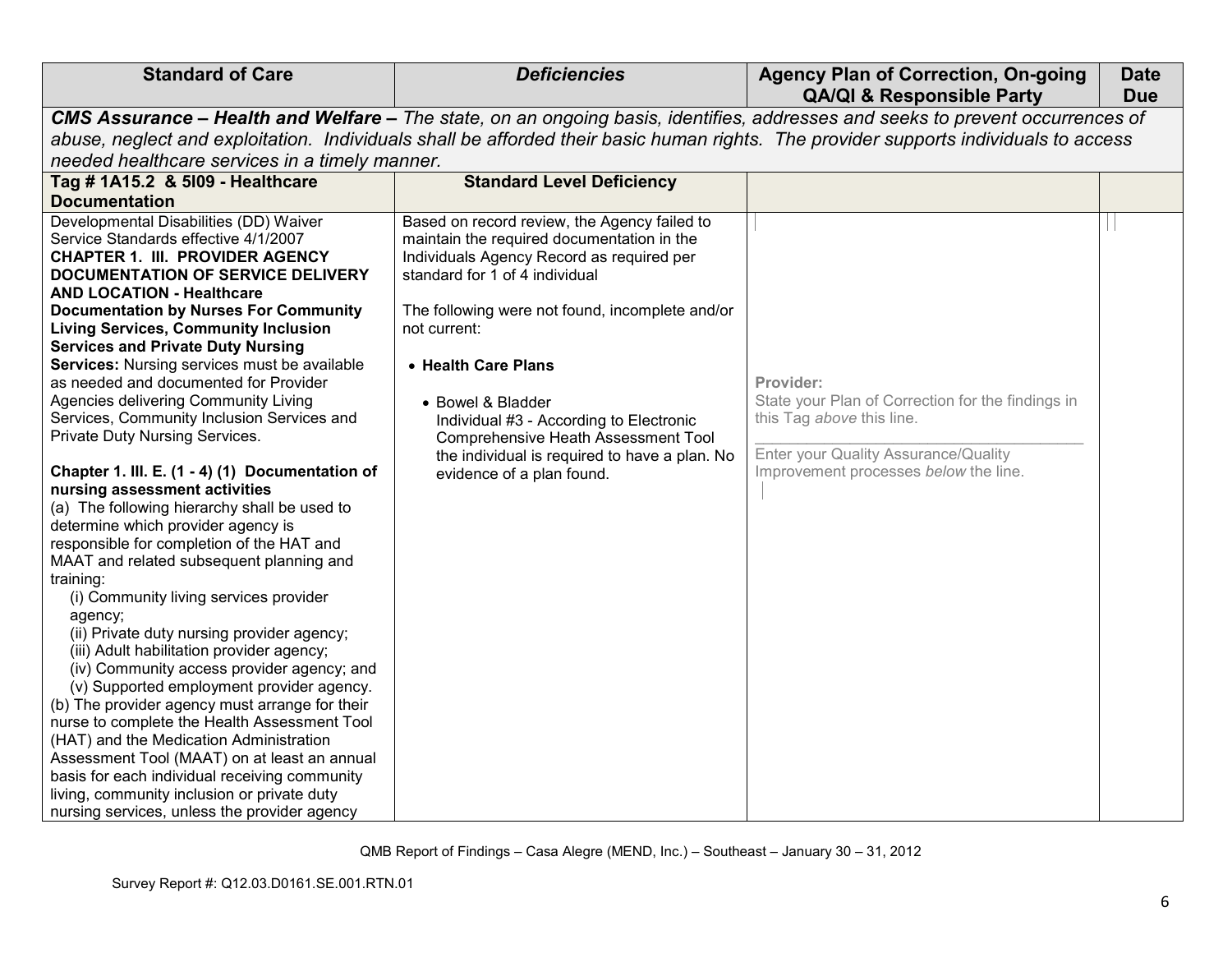| arranges for the individual's Primary Care        |  |  |
|---------------------------------------------------|--|--|
| Practitioner (PCP) to voluntarily complete these  |  |  |
| assessments in lieu of the agency nurse.          |  |  |
| Agency nurses may also complete these             |  |  |
| assessments in collaboration with the Primary     |  |  |
| Care Practitioner if they believe such            |  |  |
| consultation is necessary for an accurate         |  |  |
| assessment. Family Living Provider Agencies       |  |  |
| have the option of having the subcontracted       |  |  |
| caregiver complete the HAT instead of the         |  |  |
| nurse or PCP, if the caregiver is comfortable     |  |  |
| doing so. However, the agency nurse must be       |  |  |
| available to assist the caregiver upon request.   |  |  |
| (c) For newly allocated individuals, the HAT      |  |  |
| and the MAAT must be completed within             |  |  |
| seventy-two (72) hours of admission into direct   |  |  |
| services or two weeks following the initial ISP,  |  |  |
| whichever comes first.                            |  |  |
| (d) For individuals already in services, the HAT  |  |  |
| and the MAAT must be completed at least           |  |  |
| fourteen (14) days prior to the annual ISP        |  |  |
| meeting and submitted to all members of the       |  |  |
| interdisciplinary team. The HAT must also be      |  |  |
| completed at the time of any significant change   |  |  |
| in clinical condition and upon return from any    |  |  |
| hospitalizations. In addition to annually, the    |  |  |
| MAAT must be completed at the time of any         |  |  |
| significant change in clinical condition, when a  |  |  |
| medication regime or route change requires        |  |  |
| delivery by licensed or certified staff, or when  |  |  |
| an individual has completed additional training   |  |  |
| designed to improve their skills to support self- |  |  |
| administration (see DDSD Medication               |  |  |
| Assessment and Delivery Policy).                  |  |  |
| (e) Nursing assessments conducted to              |  |  |
| determine current health status or to evaluate a  |  |  |
| change in clinical condition must be              |  |  |
| documented in a signed progress note that         |  |  |
| includes time and date as well as subjective      |  |  |
| information including the individual complaints,  |  |  |
| signs and symptoms noted by staff, family         |  |  |
| members or other team members; objective          |  |  |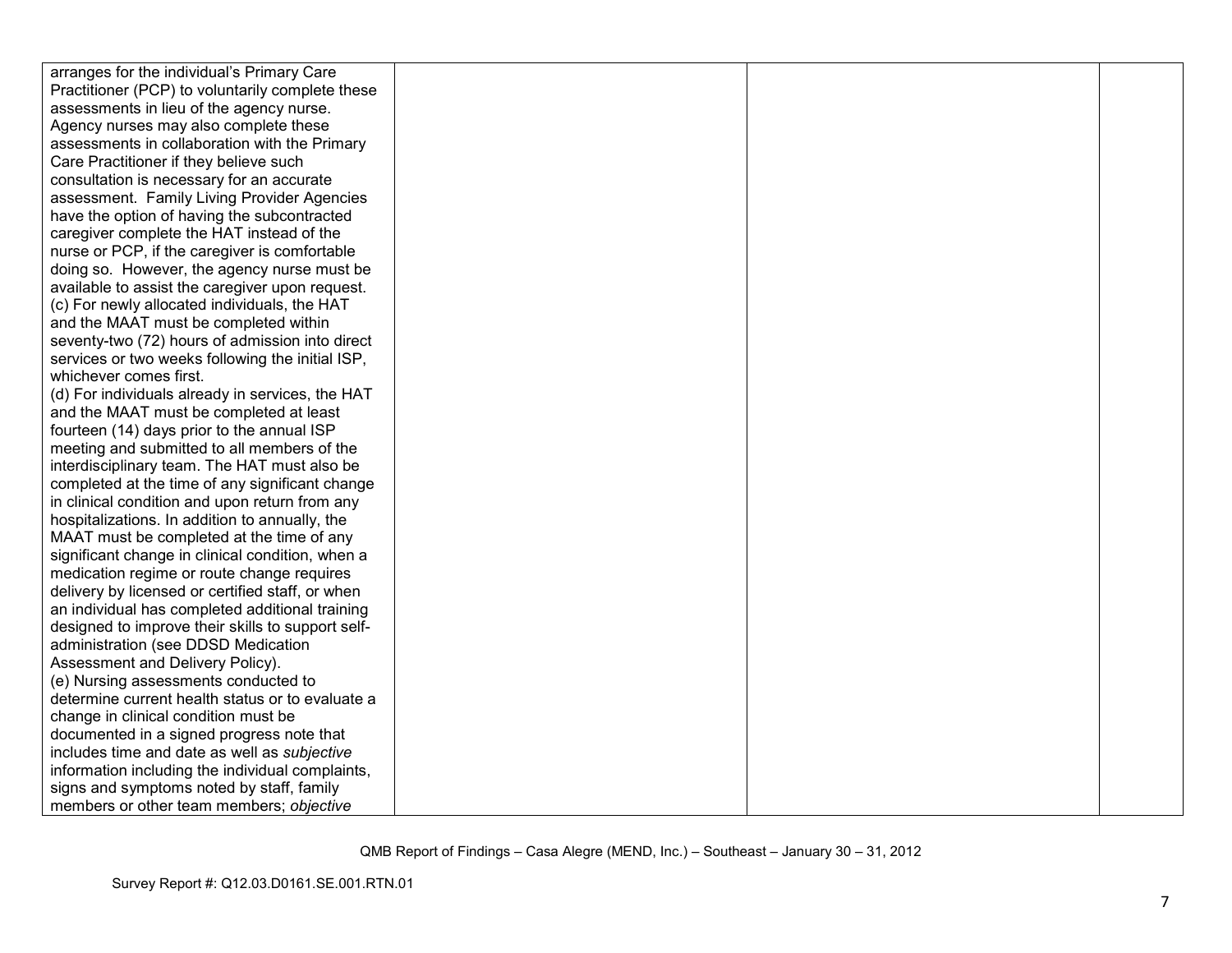| information including vital signs, physical       |  |  |
|---------------------------------------------------|--|--|
| examination, weight, and other pertinent data     |  |  |
| for the given situation (e.g., seizure frequency, |  |  |
| method in which temperature taken);               |  |  |
| assessment of the clinical status, and plan of    |  |  |
| action addressing relevant aspects of all active  |  |  |
| health problems and follow up on any              |  |  |
| recommendations of medical consultants.           |  |  |
| (2) Health related plans                          |  |  |
| (a) For individuals with chronic conditions that  |  |  |
| have the potential to exacerbate into a life-     |  |  |
| threatening situation, a medical crisis           |  |  |
| prevention and intervention plan must be          |  |  |
| written by the nurse or other appropriately       |  |  |
| designated healthcare professional.               |  |  |
| (b) Crisis prevention and intervention plans      |  |  |
| must be written in user-friendly language that    |  |  |
| is easily understood by those implementing        |  |  |
| the plan.                                         |  |  |
| (c) The nurse shall also document training        |  |  |
| regarding the crisis prevention and               |  |  |
| intervention plan delivered to agency staff and   |  |  |
| other team members, clearly indicating            |  |  |
| competency determination for each trainee.        |  |  |
| (d) If the individual receives services from      |  |  |
| separate agencies for community living and        |  |  |
| community inclusion services, nurses from         |  |  |
| each agency shall collaborate in the              |  |  |
| development of and training delivery for crisis   |  |  |
| prevention and intervention plans to assure       |  |  |
| maximum consistency across settings.              |  |  |
| (3) For all individuals with a HAT score of 4, 5  |  |  |
| or 6, the nurse shall develop a comprehensive     |  |  |
| healthcare plan that includes health related      |  |  |
| supports identified in the ISP (The healthcare    |  |  |
| plan is the equivalent of a nursing care plan;    |  |  |
| two separate documents are not required nor       |  |  |
| recommended):                                     |  |  |
| (a) Each healthcare plan must include a           |  |  |
| statement of the person's healthcare needs        |  |  |
| and list measurable goals to be achieved          |  |  |
| through implementation of the healthcare plan.    |  |  |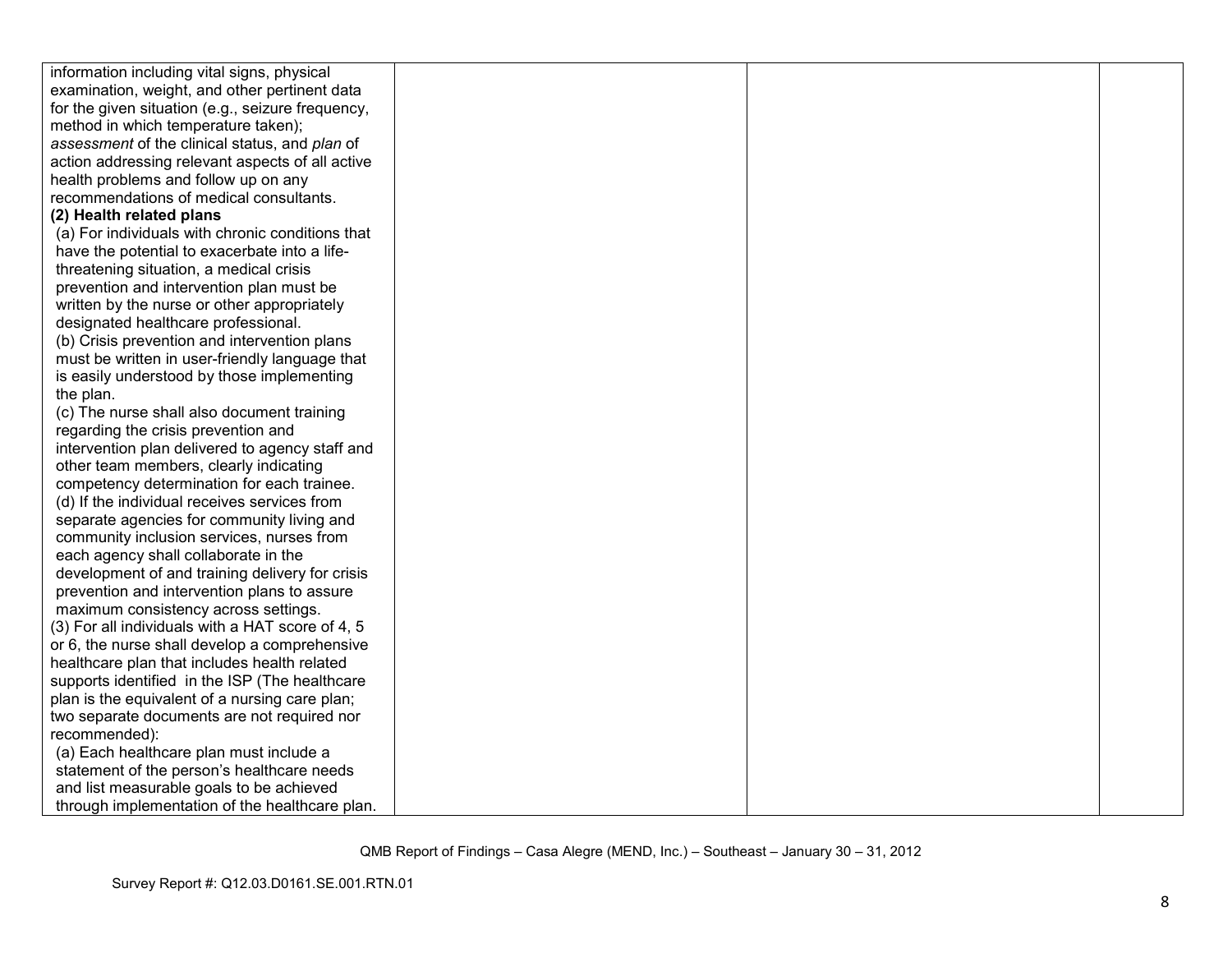| Needs statements may be based upon                |  |  |
|---------------------------------------------------|--|--|
| supports needed for the individual to maintain    |  |  |
| a current strength, ability or skill related to   |  |  |
| their health, prevention measures, and/or         |  |  |
| supports needed to remediate, minimize or         |  |  |
| manage an existing health condition.              |  |  |
| (b) Goals must be measurable and shall be         |  |  |
| revised when an individual has met the goal       |  |  |
| and has the potential to attain additional goals  |  |  |
| or no longer requires supports in order to        |  |  |
| maintain the goal.                                |  |  |
| (c) Approaches described in the plan shall be     |  |  |
| individualized to reflect the individual's unique |  |  |
| needs, provide guidance to the caregiver(s)       |  |  |
| and designed to support successful                |  |  |
| interactions. Some interventions may be           |  |  |
| carried out by staff, family members or other     |  |  |
| team members, and other interventions may         |  |  |
| be carried out directly by the nurse – persons    |  |  |
| responsible for each intervention shall be        |  |  |
| specified in the plan.                            |  |  |
| (d) Healthcare plans shall be written in          |  |  |
| language that will be easily understood by the    |  |  |
| person(s) identified as implementing the          |  |  |
| interventions.                                    |  |  |
| (e) The nurse shall also document training on     |  |  |
| the healthcare plan delivered to agency staff     |  |  |
| and other team members, clearly indicating        |  |  |
| competency determination for each trainee. If     |  |  |
| the individual receives services from separate    |  |  |
| agencies for community living and community       |  |  |
| inclusion services, nurses from each agency       |  |  |
| shall collaborate in the development of and       |  |  |
| training delivery for healthcare plans to assure  |  |  |
| maximum consistency across settings.              |  |  |
| (f) Healthcare plans must be updated to reflect   |  |  |
| relevant discharge orders whenever an             |  |  |
| individual returns to services following a        |  |  |
| hospitalization.                                  |  |  |
| (g) All crisis prevention and intervention plans  |  |  |
| and healthcare plans shall include the            |  |  |
| individual's name and date on each page and       |  |  |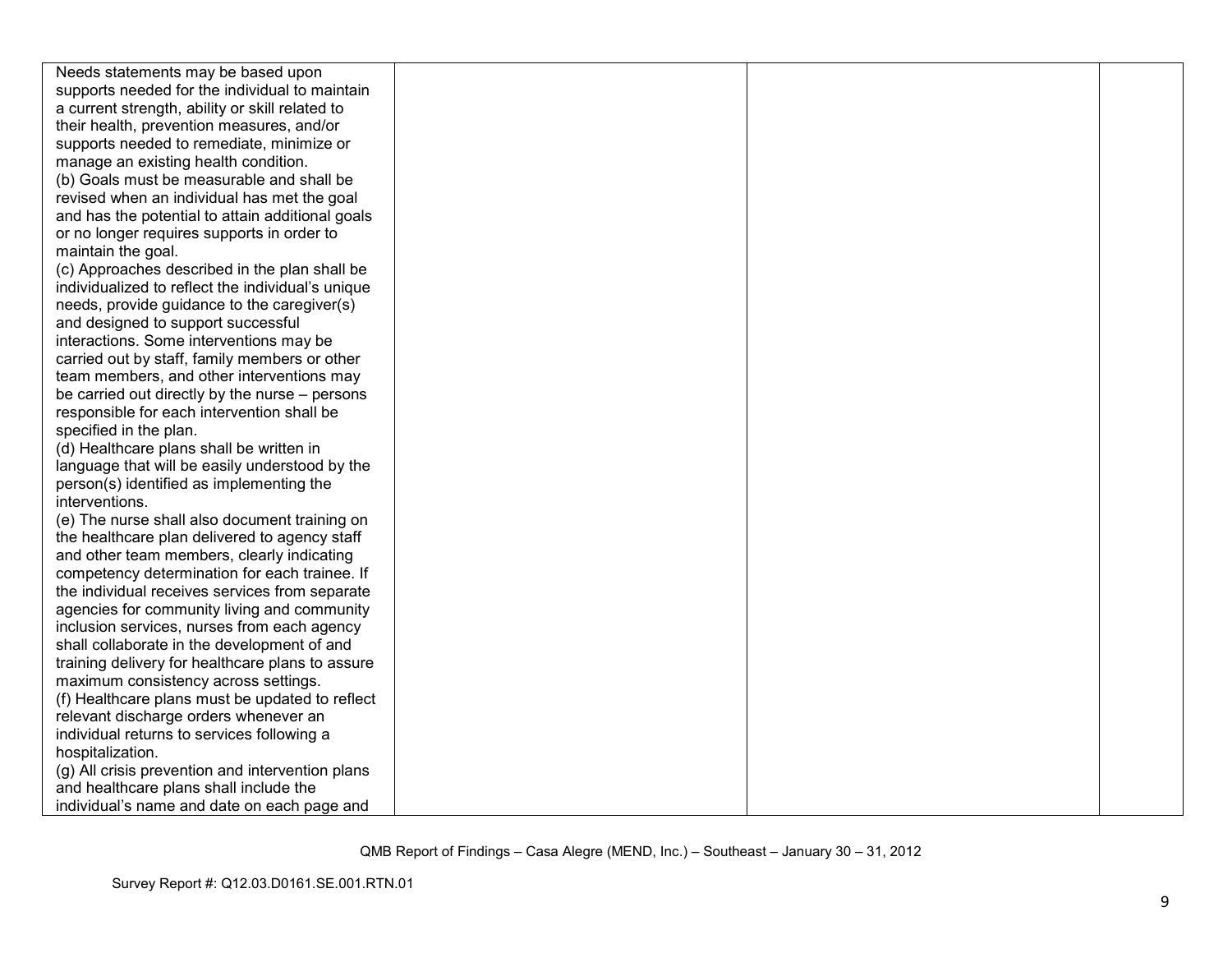| shall be signed by the author.                                                       |  |  |
|--------------------------------------------------------------------------------------|--|--|
| (h) Crisis prevention and intervention plans as                                      |  |  |
| well as healthcare plans shall be reviewed by                                        |  |  |
| the nurse at least quarterly, and updated as                                         |  |  |
| needed.                                                                              |  |  |
| (4) General Nursing Documentation                                                    |  |  |
| (a) The nurse shall complete legible and<br>signed progress notes with date and time |  |  |
| indicated that describe all interventions or                                         |  |  |
| interactions conducted with individuals served                                       |  |  |
| as well as all interactions with other healthcare                                    |  |  |
| providers serving the individual. All                                                |  |  |
| interactions shall be documented whether they                                        |  |  |
| occur by phone or in person.                                                         |  |  |
| (b) For individuals with a HAT score of 4, 5 or                                      |  |  |
| 6, or who have identified health concerns in                                         |  |  |
| their ISP, the nurse shall provide the                                               |  |  |
| interdisciplinary team with a quarterly report                                       |  |  |
| that indicates current health status and                                             |  |  |
| progress to date on health related ISP desired                                       |  |  |
| outcomes and action plans as well as                                                 |  |  |
| progress toward goals in the healthcare plan.                                        |  |  |
|                                                                                      |  |  |
|                                                                                      |  |  |
|                                                                                      |  |  |
|                                                                                      |  |  |
|                                                                                      |  |  |
|                                                                                      |  |  |
|                                                                                      |  |  |
|                                                                                      |  |  |
|                                                                                      |  |  |
|                                                                                      |  |  |
|                                                                                      |  |  |
|                                                                                      |  |  |
|                                                                                      |  |  |
|                                                                                      |  |  |
|                                                                                      |  |  |
|                                                                                      |  |  |
|                                                                                      |  |  |
|                                                                                      |  |  |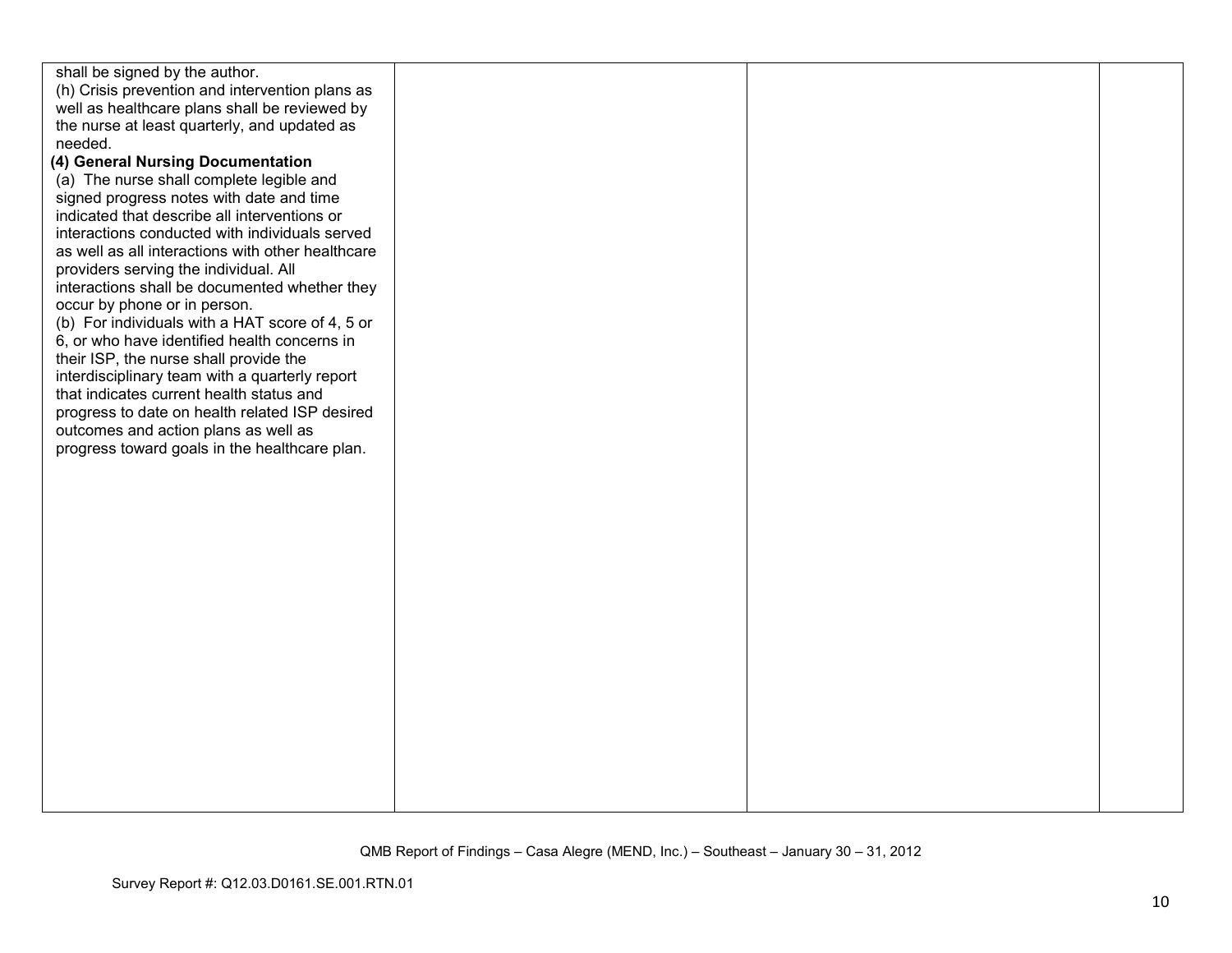| <b>Standard of Care</b>                                                                                                                                                                                                                                                                                                                                                                                                                                                                                                                       | <b>Deficiencies</b> | <b>Agency Plan of Correction, On-going</b><br><b>QA/QI &amp; Responsible Party</b> | <b>Date</b><br><b>Due</b> |  |
|-----------------------------------------------------------------------------------------------------------------------------------------------------------------------------------------------------------------------------------------------------------------------------------------------------------------------------------------------------------------------------------------------------------------------------------------------------------------------------------------------------------------------------------------------|---------------------|------------------------------------------------------------------------------------|---------------------------|--|
| CMS Assurance - Financial Accountability - State financial oversight exists to assure that claims are coded and paid for in<br>accordance with the reimbursement methodology specified in the approved waiver.                                                                                                                                                                                                                                                                                                                                |                     |                                                                                    |                           |  |
| TAG #1A12 All Services Reimbursement (No Deficiencies)                                                                                                                                                                                                                                                                                                                                                                                                                                                                                        |                     |                                                                                    |                           |  |
| Developmental Disabilities (DD) Waiver Service Standards effective 4/1/2007 Chapter 1. III. PROVIDER AGENCY DOCUMENTATION OF<br><b>SERVICE DELIVERY AND LOCATION</b>                                                                                                                                                                                                                                                                                                                                                                          |                     |                                                                                    |                           |  |
| <b>B. Billable Units:</b> The documentation of the billable time spent with an individual shall be kept on the written or electronic record that is prepared<br>prior to a request for reimbursement from the HSD. For each unit billed, the record shall contain the following:<br>(1) Date, start and end time of each service encounter or other billable service interval;<br>(2) A description of what occurred during the encounter or service interval; and<br>(3) The signature or authenticated name of staff providing the service. |                     |                                                                                    |                           |  |
| Billing for Community Living (Supported Living) and Community Inclusion (Adult Habilitation & Supported Employment) services was reviewed for 4<br>of 4 individuals. Progress notes and billing records supported billing activities for the months of October, November & December 2011.                                                                                                                                                                                                                                                     |                     |                                                                                    |                           |  |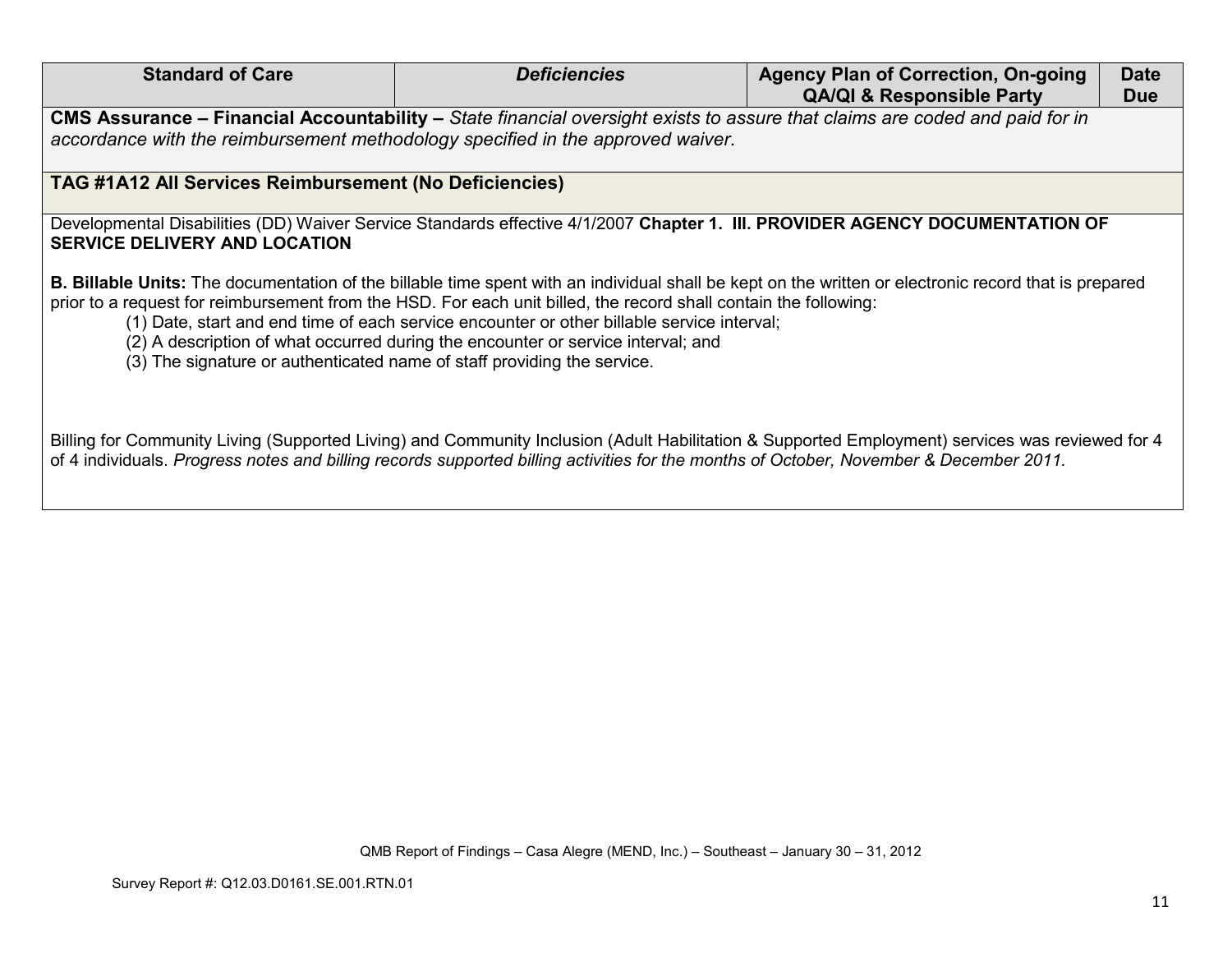

CATHERINE D. TORRES, M.D., CABINET SECRETARY

SUSANA MARTINEZ, GOVERNOR

Date: April 18, 2012

To: Ms. Vicky Lozano, CEO

Provider: Casa Alegre (MEND, Inc.) Address: PO Box 362 State/Zip: Ruidoso, New Mexico 88355

| Region:            | Southeast                                                                                              |
|--------------------|--------------------------------------------------------------------------------------------------------|
| Survey Date:       | January 30 - 31, 2012                                                                                  |
| Program Surveyed:  | Developmental Disabilities Waiver                                                                      |
| Services Surveyed: | Living Supports (Supported Living) & Inclusion Supports (Adult<br>Habilitation & Supported Employment) |
| Survey Type:       | Routine                                                                                                |

Dear Ms. Lozano:

The Division of Health Improvement Quality Management Bureau received, reviewed and approved the documents you submitted for your Plan of Correction. The documents you provided verified that survey deficiencies were corrected.

#### **Your Plan of Correction is closed.**

To maintain ongoing compliance with standards and regulations, continue to use the Quality Improvement/Quality Assurance processes in your Plan of Correction, including:

• Consumer files audited monthly to ensure that Outcome frequencies are being met according to each individual's ISP, and that required documents are in place